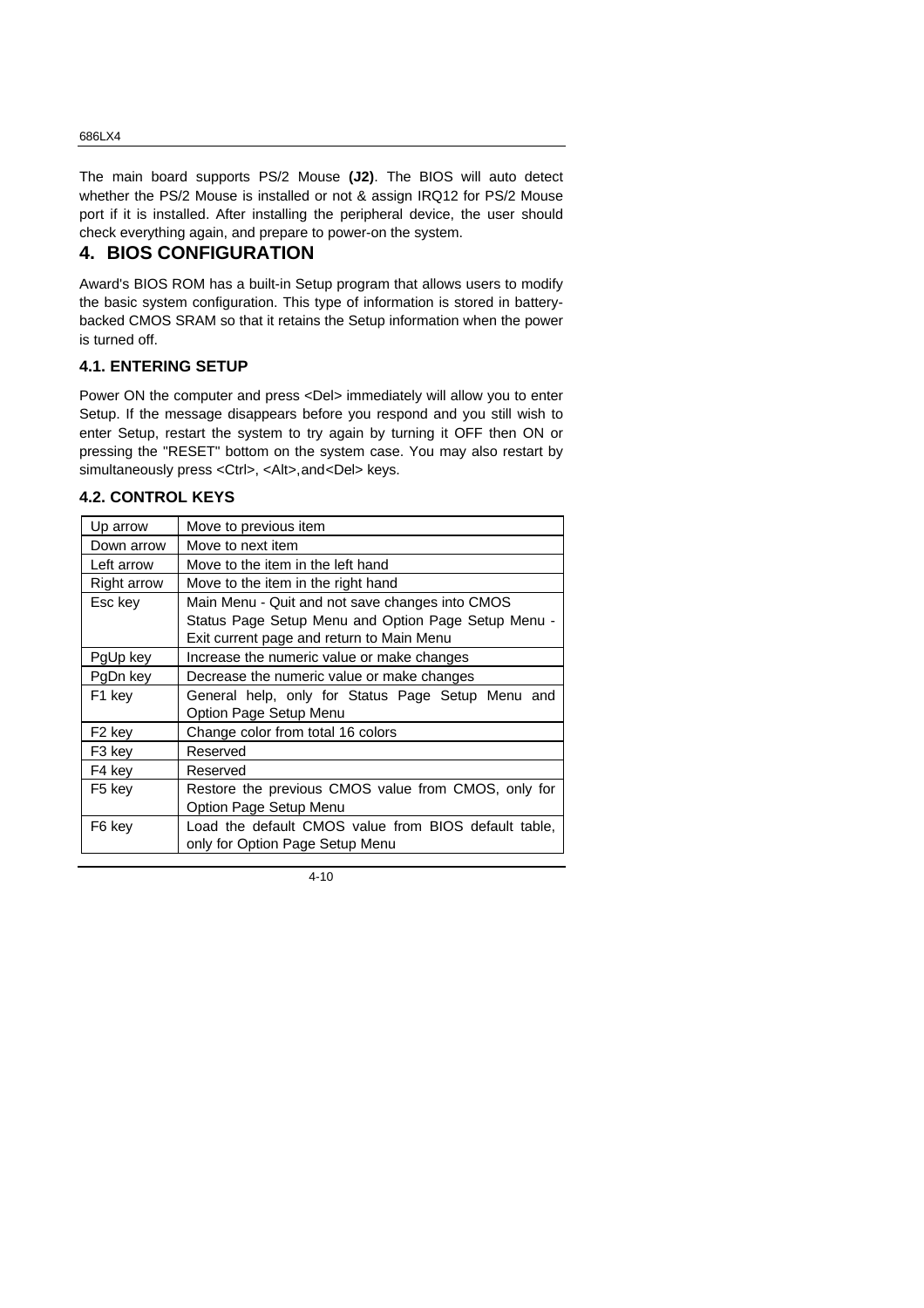BIOS Configuration

| F7 key              | Load the default                              |
|---------------------|-----------------------------------------------|
| F8 key              | Reserved                                      |
| F9 kev              | Reserved                                      |
| F <sub>10</sub> key | Save all the CMOS changes, only for Main Menu |
|                     |                                               |

# **4.3. GETTING HELP**

#### *4.3.1. Main Menu*

The on-line description of the highlighted setup function is displayed at the bottom of the screen.

#### *4.3.2. Status Page Setup Menu / Option Page Setup Menu*

Press F1 to pop up a small help window that describes the appropriate keys to use and the possible selections for the highlighted item. To exit the Help Window press <Esc>.

#### **4.4. THE MAIN MENU**

Once you enter Award BIOS CMOS Setup Utility, the Main Menu (Figure 4.1) will appear on the screen. The Main Menu allows you to select from nine setup functions and two exit choices. Use arrow keys to select among the

| STANDARD CMOS SETUP                   | INTEGRATED PERIPHERALS             |
|---------------------------------------|------------------------------------|
| <b>BIOS FEATURES SETUP</b>            | SUPERUISOR PASSWORD                |
| <b>CHIPSET FEATURES SETUP</b>         | <b>USER PASSWORD</b>               |
| POWER MANAGEMENT SETUP                | IDE HDD AUTO DETECTION             |
| PNP/PCI CONFIGURATION                 | SAVE & EXIT SETUP                  |
| LOAD BIOS DEFAULTS                    | EXIT WITHOUT SAVING                |
| LOAD SETUP DEFAULTS                   |                                    |
| Esc : Quit<br>F10 : Save & Exit Setup | ↑↓ + +<br>(Shift)F2 : Change Color |

items and press <Enter> to accept or enter the sub-menu. Figure 4.1: Main Menu

Standard CMOS setup

This setup page includes all the items in standard compatible BIOS.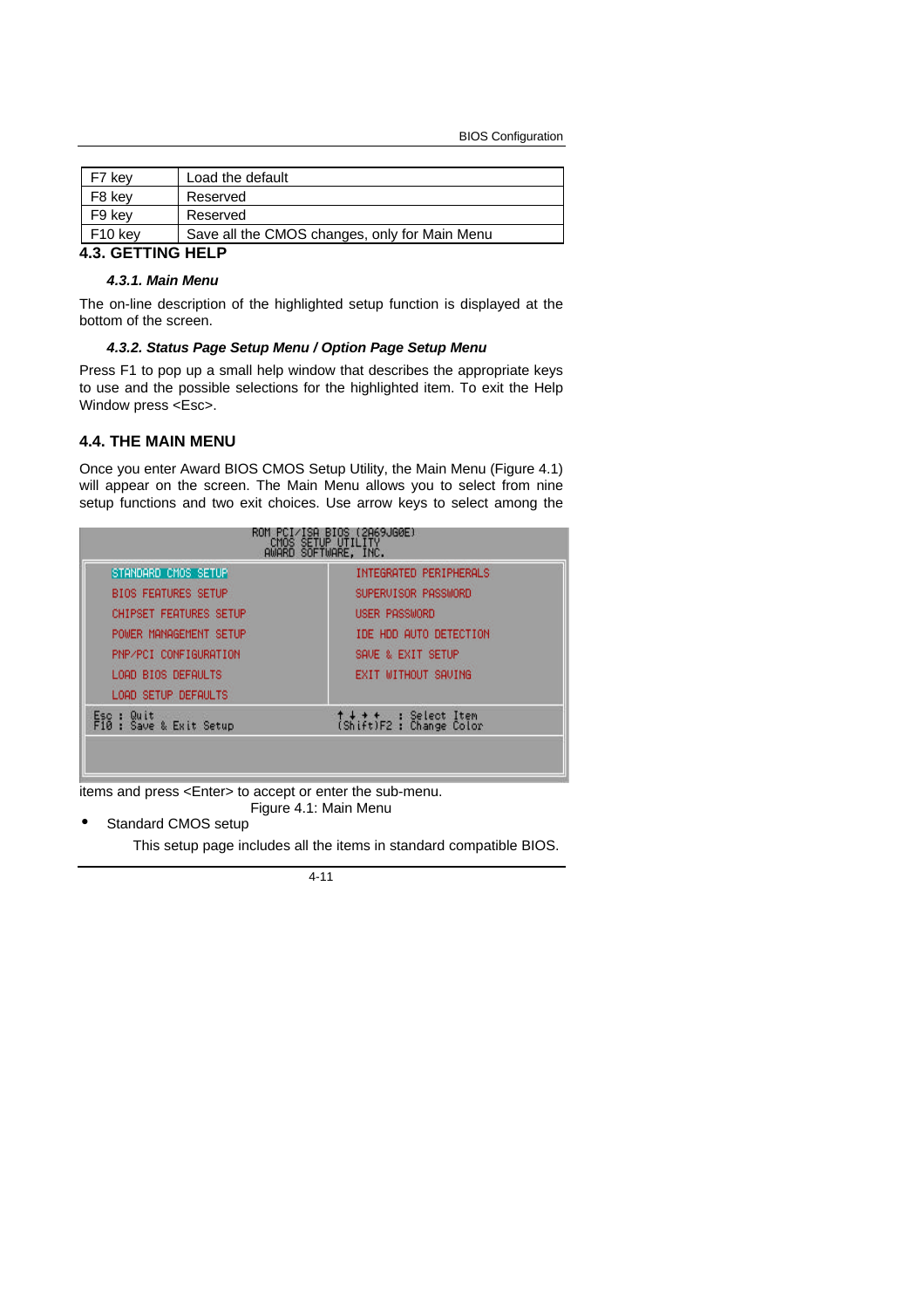• BIOS features setup

 This setup page includes all the items of Award special enhanced features.

• Chipset features setup

This setup page includes all the items of chipset special features.

• Power management setup

This setup page includes all the items of Green function features.

• PNP/PCI configuration

This setup page includes all the configurations of PCI & PnP ISA resources.

• Load bios defaults

Bios Defaults indicates the value of the system parameter which the system would be in the safe configuration.

• Load setup defaults

 Setup Defaults indicates the value of the system parameter which the system would be in the most appropriate configuration.

• Integrated peripherals

This setup page includes all onboard peripherals.

• Supervisor password

 Change, set, or disable password. It allows you to limit access to the system and Setup, or just to Setup.

User password

Change, set, or disable password. It allows you to limit access to the system.

IDE HDD auto detection

Automatically configure hard disk parameters.

Save & exit setup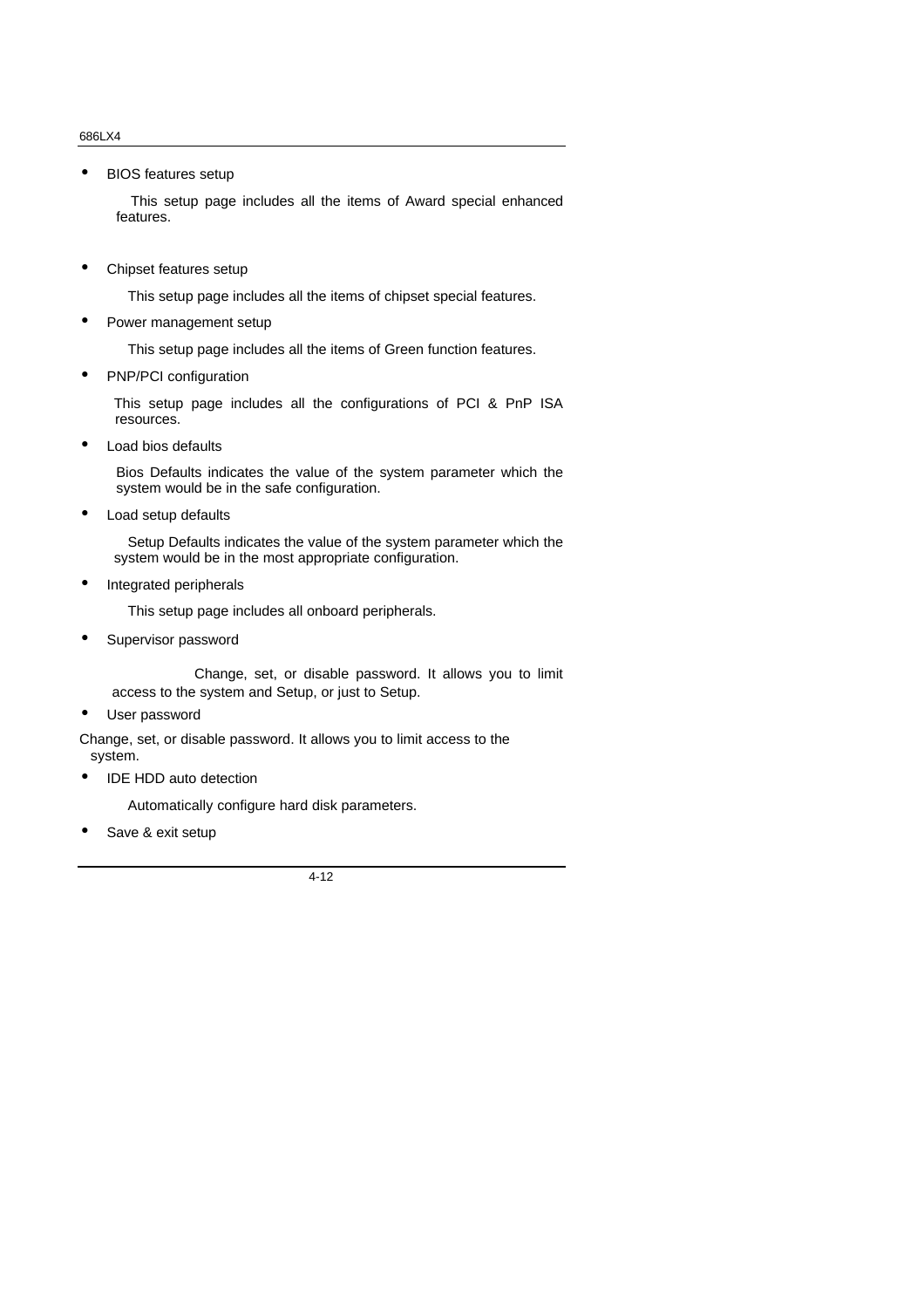Save CMOS value settings to CMOS and exit setup.

• Exit without saving

Abandon all CMOS value changes and exit setup.

#### **4.5. STANDARD CMOS SETUP MENU**

The items in Standard CMOS Setup Menu (Figure 4.2) are divided into 9 categories. Each category includes no, one or more than one setup items. Use the arrows to highlight the item and then use the <PgUp> or <PgDn> keys to select the value you want in each item.



Figure 4.2: Standard CMOS Setup Menu

• Date

The date format is <day>, <month> <date> <year>.

| day   | The day, from Sun to Sat, determined by the BIOS and is<br>display-only |
|-------|-------------------------------------------------------------------------|
| month | The month, Jan. through Dec.                                            |
| date  | The date, from 1 to 31 (or the maximum allowed in the<br>month)         |
| year  | The year, from 1994 through 2079                                        |

• Time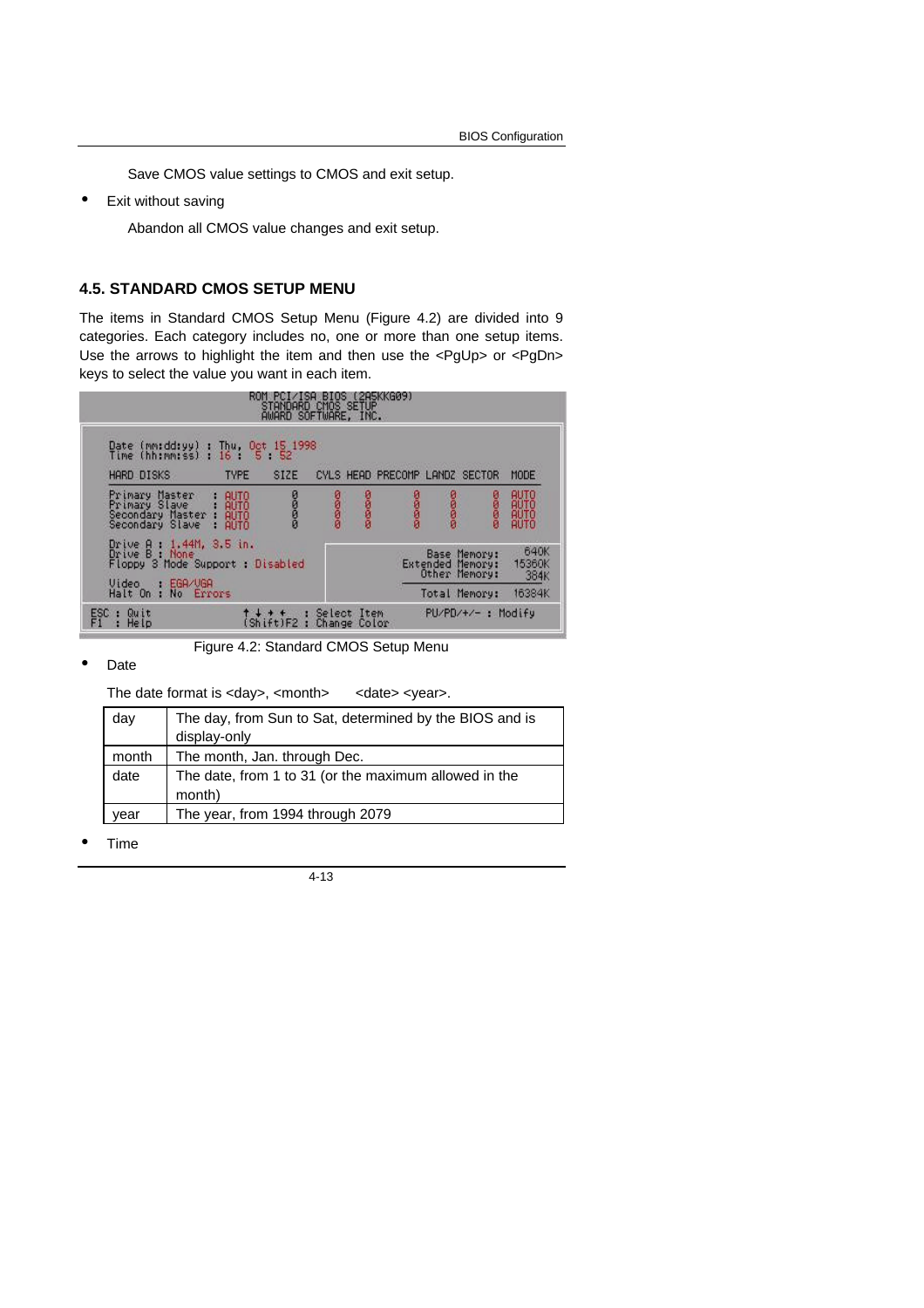The times format in <hour> <minute> <second>. The time is calculated base on the 24-hour military-time clock. For example, 1 p.m. is 13:00:00.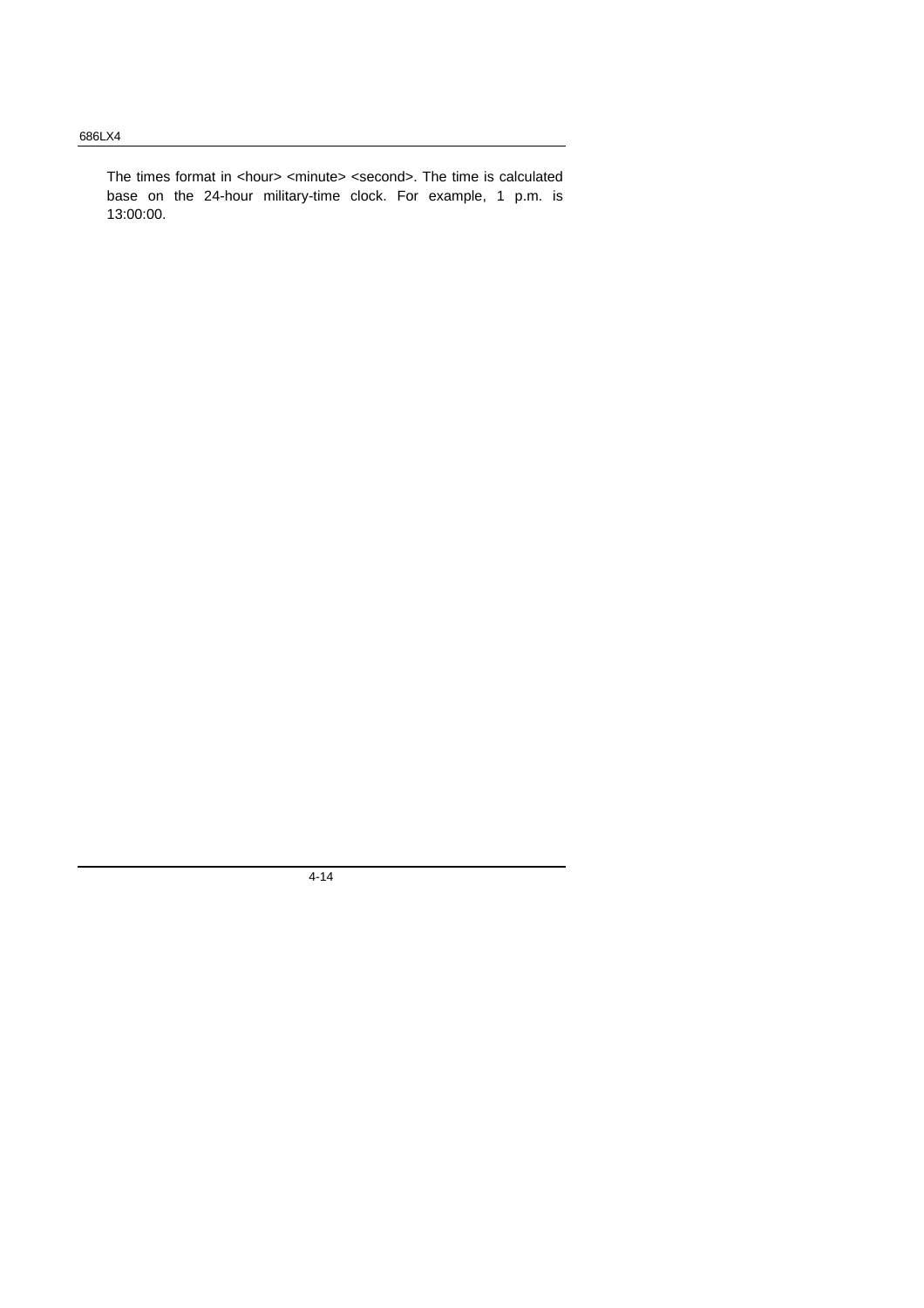• Primary HDDs / Secondary HDDs

The category identifies the types of hard disk from drive C to F that has been installed in the computer. There are two types: auto type, and user definable type. User type is user-definable; Auto type which will automatically detect HDD type.

Note that the specifications of your drive must match with the drive table. The hard disk will not work properly if you enter improper information for this category.

If you select User Type, related information will be asked to enter to the following items. Enter the information directly from the keyboard and press <Enter>. Such information should be provided in the documentation form your hard disk vendor or the system manufacturer.

| CYLS.           | Number of cylinders |
|-----------------|---------------------|
| <b>HEADS</b>    | number of heads     |
| <b>PRECOMP</b>  | write precomp       |
| <b>LANDZONE</b> | Landing zone        |
| <b>SECTORS</b>  | number of sectors   |

If a hard disk has not been installed select NONE and press <Enter>.

• Drive A type / Drive B type

The category identifies the types of floppy disk drive A or drive B that has been installed in the computer.

| None           | No floppy drive installed                         |
|----------------|---------------------------------------------------|
| 360K, 5.25 in. | 5.25 inch PC-type standard drive; 360K byte       |
|                | capacity.                                         |
| 1.2M, 5.25 in. | 5.25 inch AT-type high-density drive; 1.2M byte   |
|                | capacity (3.5 inch when 3 Mode is Enabled).       |
| 720K, 3.5 in.  | 3.5 inch double-sided drive; 720K byte capacity   |
| 1.44M, 3.5 in. | 3.5 inch double-sided drive; 1.44M byte capacity. |
| 2.88M, 3.5 in. | 3.5 inch double-sided drive; 2.88M byte capacity. |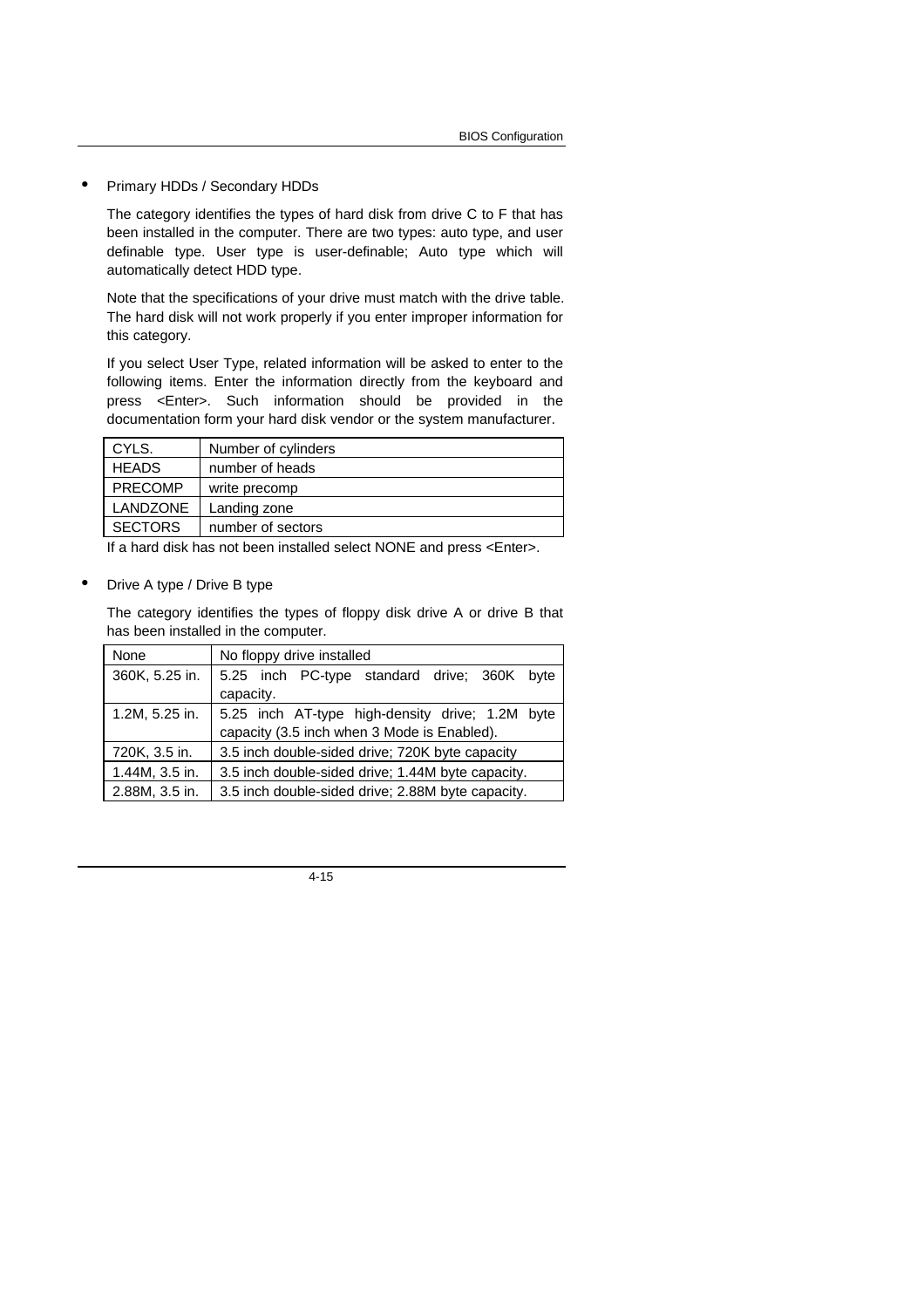• Floppy 3 Mode Support (for Japan Area)

| <b>Disabled</b> | Normal Floppy Drive.                  |
|-----------------|---------------------------------------|
| Drive A         | Drive A is 3 mode Floppy Drive.       |
| Drive B         | Drive B is 3 mode Floppy Drive.       |
| <b>Both</b>     | Drive A & B are 3 mode Floppy Drives. |

#### • Video

The category detects the type of adapter used for the primary system monitor that must match your video display card and monitor. Although secondary monitors are supported, you do not have to select the type in setup.

| EGA/VGA     | Enhanced Graphics Adapter/Video Graphics Array. For<br>EGA, VGA, SVGA, or PGA monitor adapters |  |
|-------------|------------------------------------------------------------------------------------------------|--|
| CGA 40      | Color Graphics Adapter, power up in 40 column mode                                             |  |
| CGA 80      | Color Graphics Adapter, power up in 80 column mode                                             |  |
| <b>MONO</b> | Monochrome<br>includes<br>hiah<br>resolution<br>adapter,<br>monochrome adapters                |  |

#### • Halt on

The category determines whether the computer will stop if an error is detected during power up.

| <b>NO Errors</b>  | The system boot will not stop for any error that<br>may be detected and you will be prompted     |
|-------------------|--------------------------------------------------------------------------------------------------|
| All Errors        | Whenever the BIOS detects a non-fatal error the<br>system will be stopped                        |
| All, But Keyboard | The system boot will not stop for a keyboard<br>error; it will stop for all other errors         |
| All, But Diskette | The system boot will not stop for a disk error; it<br>will stop for all other errors             |
| All, But Disk/Key | The system boot will not stop for a keyboard or<br>disk error; it will stop for all other errors |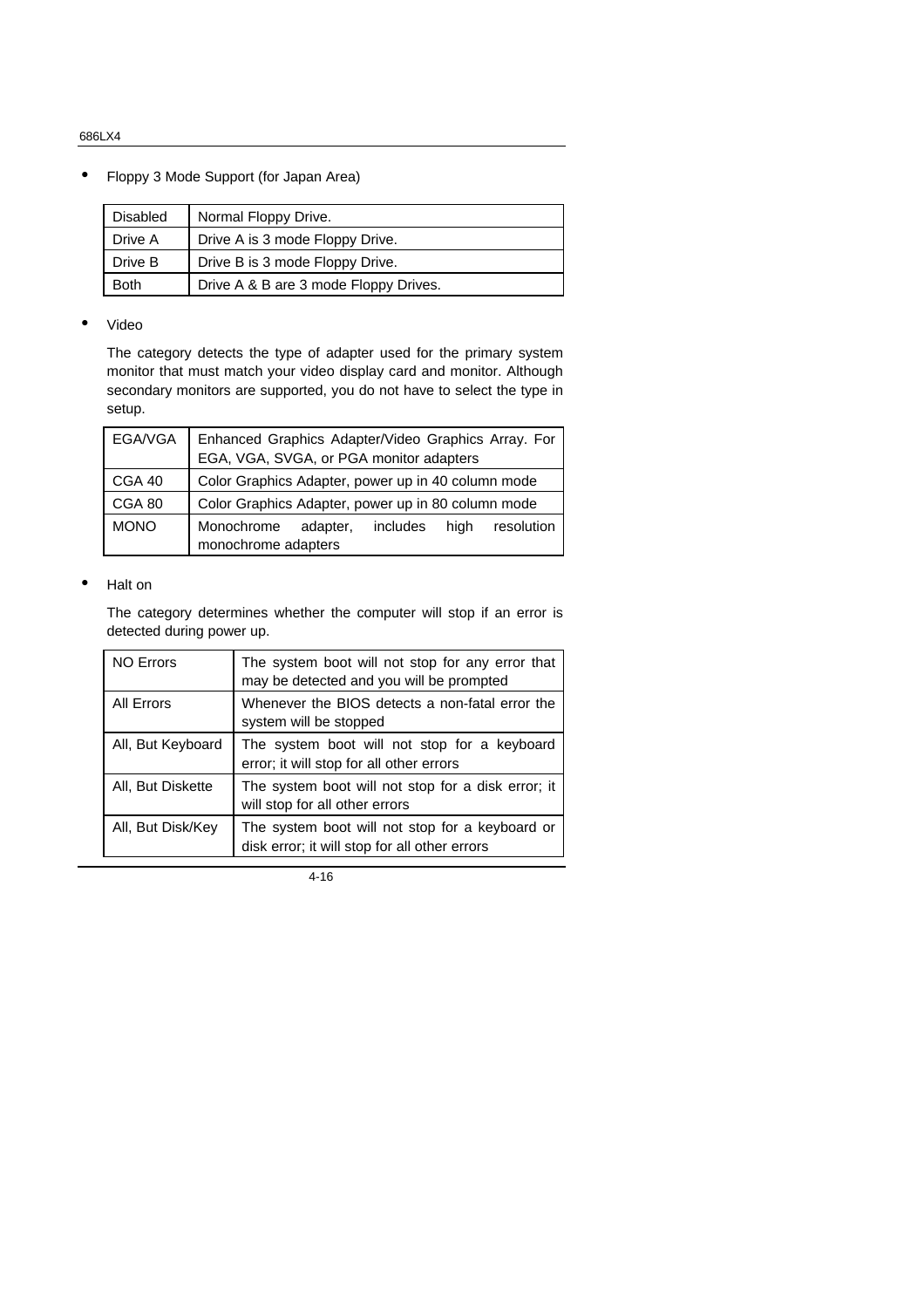#### **Memory**

The category is display-only which is determined by POST (Power On Self Test) of the BIOS.

#### **Base Memory**

The POST of the BIOS will determine the amount of base (or conventional) memory installed in the system.

The value of the base memory is typically 512 K for systems with 512 K memory installed on the motherboard, or 640 K for systems with 640 K or more memory installed on the motherboard.

#### **Extended Memory**

The BIOS determines how much extended memory is present during the POST.

This is the amount of memory located above 1 MB in the CPU's memory address map.

#### **Expanded Memory**

Expanded Memory in memory defined by the Lotus/Intel/Microsoft (LIM) standard as EMS.

Many standard DOS applications can not utilize memory above 640 K; the Expanded Memory Specification (EMS) swaps memory, which not utilized by DOS with a section, or frame, so these applications, can access all of the system memory.

Memory can be swapped by EMS is usually 64 K within 1 MB or memory above 1 MB, depends on the chipset design.

Expanded memory device driver is required to use memory as Expanded Memory.

#### **Other Memory**

This refers to the memory located in the 640 K to 1024 K address space. This is memory that can be used for different applications.

DOS uses this area to load device drivers to keep as much base memory free for application programs. Most use for this area is Shadow RAM.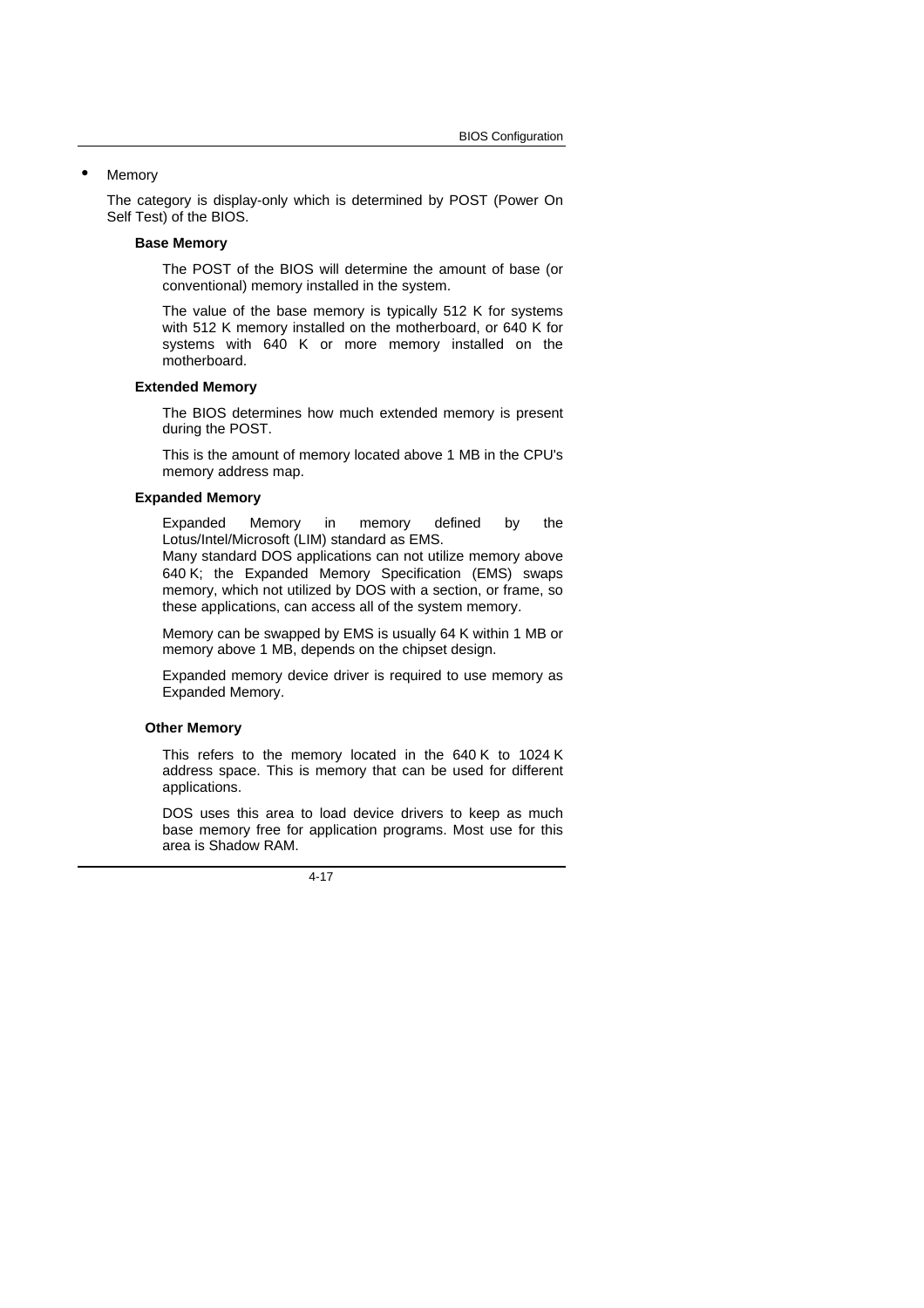#### **4.6. BIOS FEATURES SETUP**<br>**EDD ROM PCL/1SAT**<br>BLOS FEAT BIOS FEAT 9. IGØE ) SÈTUP<br>:, INC. Anti-Uirus Protection<br>CPU Internal Cache<br>External Cache<br>CPU L2 Cache ECC Checking<br>CPU Update Data<br>CPU Update Data<br>CPU Update Data<br>Boot From LAN First<br>Swap Floppy Drive<br>Uga Boot Up Numbook Status<br>Typematic Rate Setting<br>Type Video BIOS Shadow : Enabled<br>Report No FDD For WIN 95 : No abled<br>sabled hled blec abled ,.<br>Misabled etup<br>isabled<br>nabled Select FIF562 r<br>DRAM For Our<br>For DRAM > 64MB<br>.R.T. capability **Disabled** tun

Figure 4.3: BIOS Features Setup

• Virus Warning

If it is set to enable, the category will flash on the screen when there is any attempt to write to the boot sector or partition table of the hard disk drive. The system will halt and the warning message will appear in the mean time. You can run anti-virus program to locate the problem.

Default value is Disabled.

| Enabled  | Activate automatically when the system boots up causing<br>a warning message to appear when anything attempts to<br>access the boot sector or hard disk partition table |
|----------|-------------------------------------------------------------------------------------------------------------------------------------------------------------------------|
| Disabled | No warning message to appear when anything attempts to<br>access the boot sector or hard disk partition table                                                           |
|          |                                                                                                                                                                         |

• CPU Internal Cache / External Cache

These two categories speed up memory access. However, it depends on CPU / chipset design. The default value is Enabled.

| Enabled         | Enable cache  |
|-----------------|---------------|
| <b>Disabled</b> | Disable cache |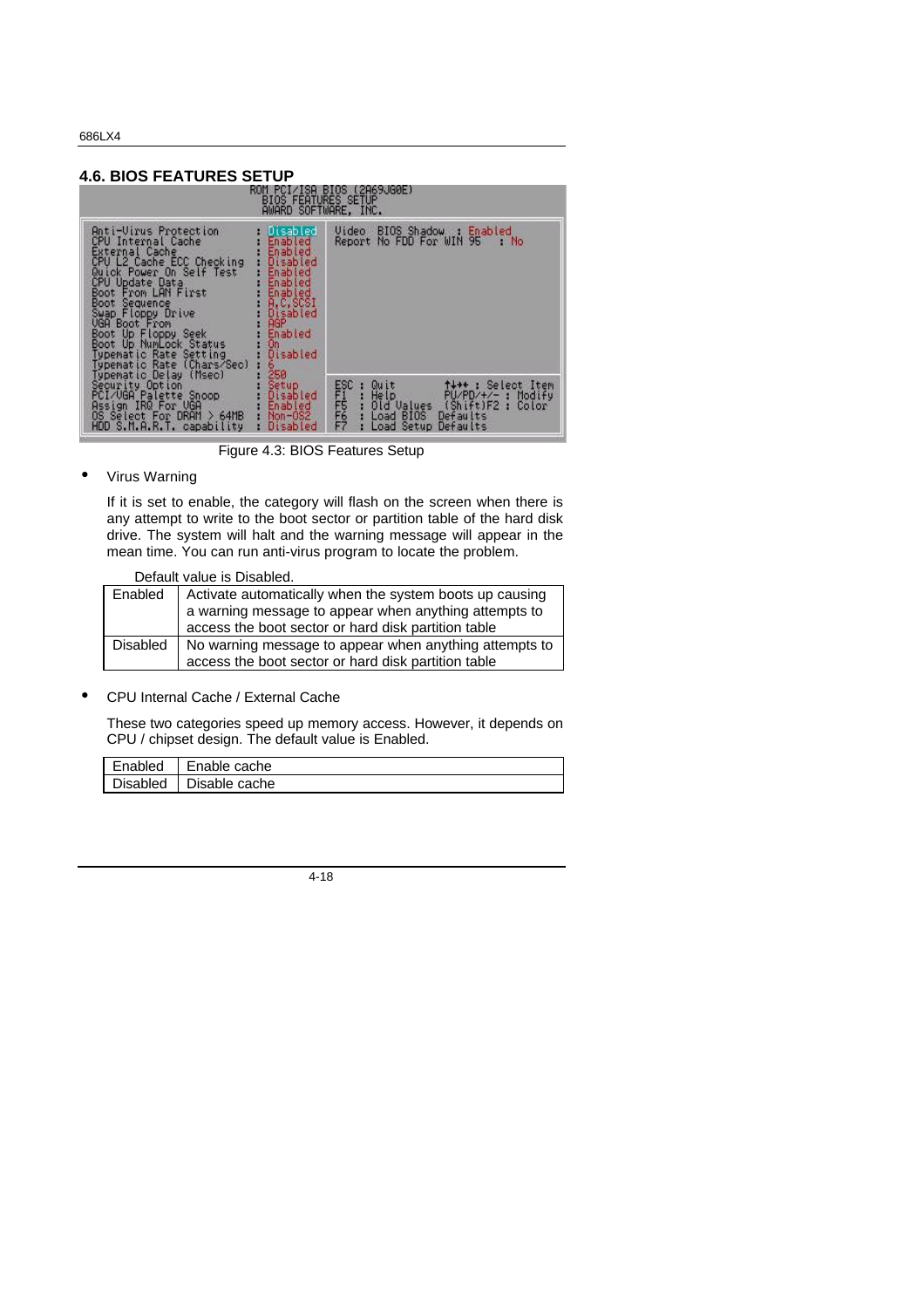• CPU L2 Cache ECC Checking

The default value is Disabled.

| Enabled   Enable CPU L2 Cache ECC Checking   |
|----------------------------------------------|
| Disabled   Disable CPU L2 Cache ECC Checking |

• Quick Power On Self Test

This category speeds up Power On Self Test (POST) after you power on the computer. If it is set to Enable, BIOS will shorten or skip some check items during POST.

The default value is Enabled.

| Enabled | <b>Enable quick POST</b> |
|---------|--------------------------|
|         | Disabled   Normal POST   |

• CPU Update Data

The default value is Enabled.

| Enabled   Enable CPU Update Data  |
|-----------------------------------|
| Disabled   Normal CPU Update Data |

• Boot From LAN First

The default value is Enabled.

| Enabled   Enable Boot From LAN First   |
|----------------------------------------|
| Disabled   Disable Boot From LAN First |

• Boot Sequence

This category determines which drive computer searches first for the disk operating system (i.e., DOS). Default value is A, C, SCSI.

| $X1, X2, X3$ System will first search for X1 disk drive then X2 disk |
|----------------------------------------------------------------------|
| drive and then X3 disk drive.                                        |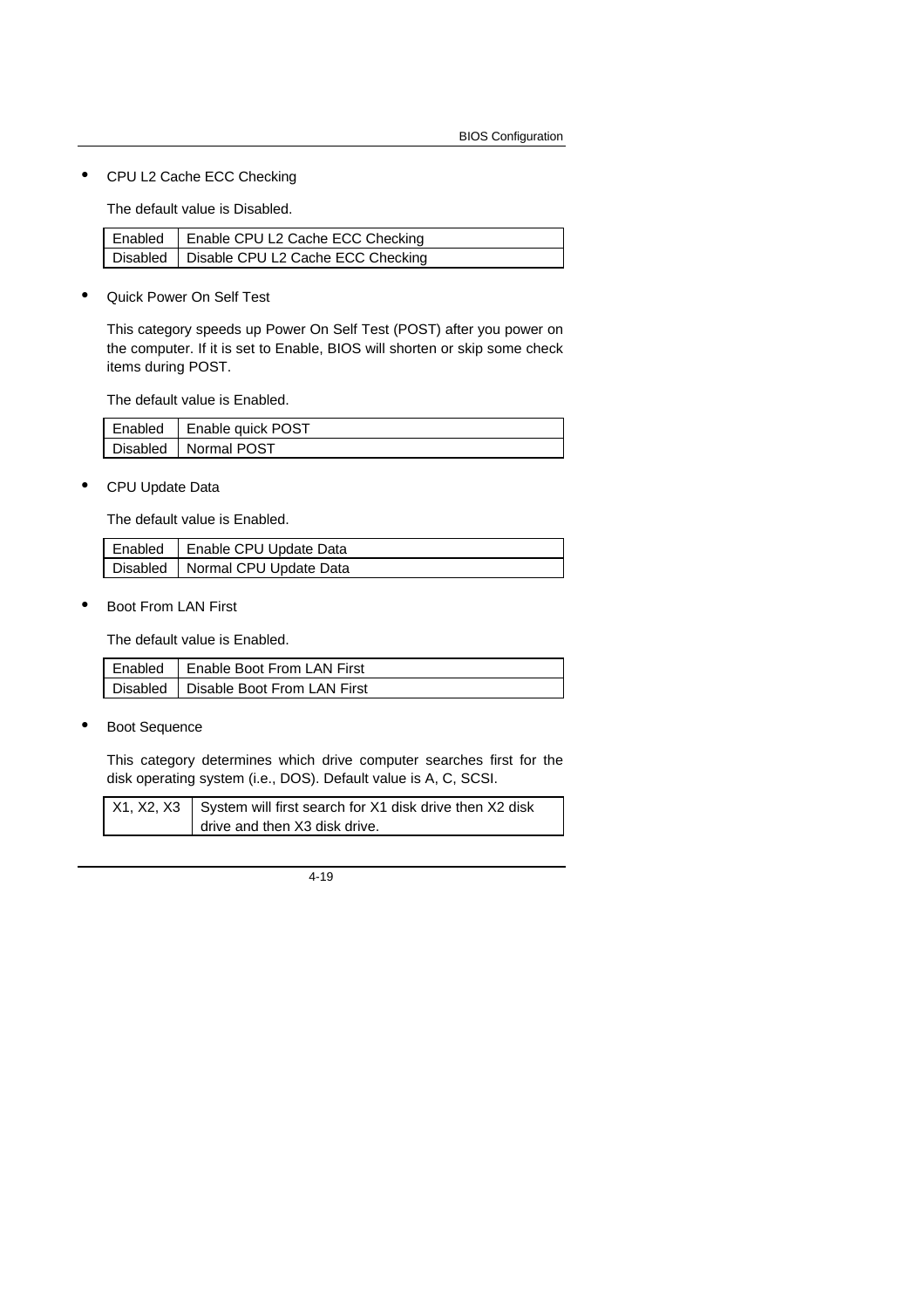• Swap Floppy Drive

The default value is Disabled.

| Enabled   Floppy A & B will be swapped under DOS  |
|---------------------------------------------------|
| Disabled   Floppy A & B will be normal definition |

• VGA Boot From

The default value is AGP.

| $\triangle$ $\cap$ $\triangleright$ | VGA Boot From AGP |
|-------------------------------------|-------------------|
|                                     | VGA Boot From PCI |

• Boot Up Floppy Seek

During POST, BIOS will determine the floppy disk drive installed is 40 or 80 tracks. 360 K type is 40 tracks 720 K, 1.2 M and 1.44 M are all 80 tracks. The default value is Enabled.

| Enabled  | BIOS searches for floppy disk drive to determine it is 40 or                                                       |
|----------|--------------------------------------------------------------------------------------------------------------------|
|          | 80 tracks. Note that BIOS can not tell from 720 K, 1.2 M or                                                        |
|          | 1.44 M drive type as they are all 80 tracks                                                                        |
| Disabled | BIOS will not search for the type of floppy disk drive by<br>track number. Note that there will not be any warning |
|          | message if the drive installed is 360 K                                                                            |

**Boot Up NumLock Status** 

The default value is On.

| Keypad is number keys |
|-----------------------|
| Keypad is arrow keys  |

• Typematic Rate Setting

The default value is Disabled.

| Enabled   Enable Keyboard Typematic rate setting.   |
|-----------------------------------------------------|
| Disabled   Disable Keyboard Typematic rate setting. |

• Typematic Rate (Chars / Sec)

The default value is 6.

| $6 - 30$ | Set the maximum Typematic rate from 6 chars. Per |
|----------|--------------------------------------------------|
|          | second to 30 chars. Per second.                  |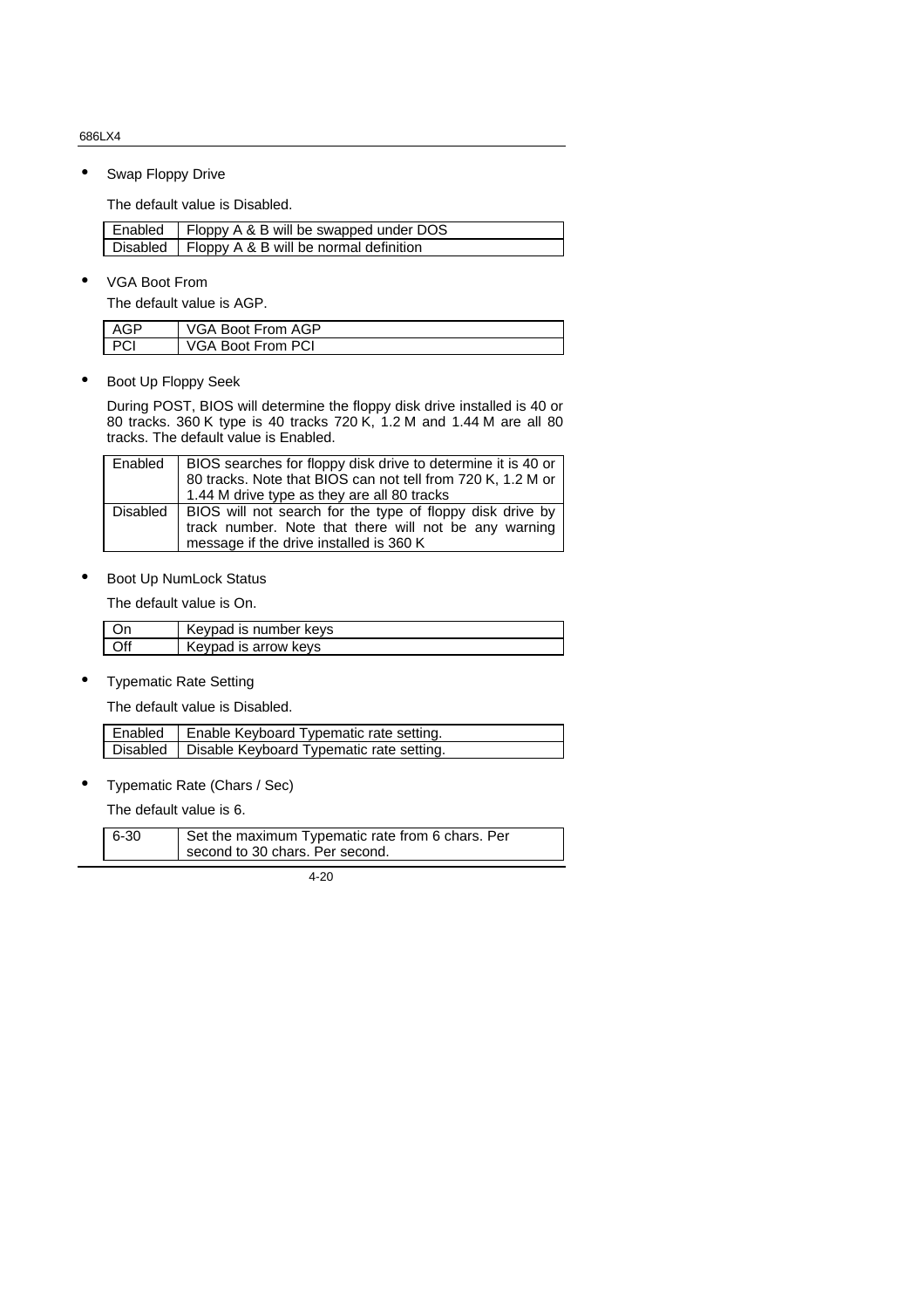• Typematic Delay (Msec)

The default value is 250.

| 250-1000 | Set the time delay from first key to repeat the same key |
|----------|----------------------------------------------------------|
|          | in to computer.                                          |

Security Option

This category allows you to limit access to the system and Setup, or just to Setup. The default value is Setup.

| System | The system can not boot and can not access to Setup<br>page will be denied if the correct password is not entered<br>at the prompt |
|--------|------------------------------------------------------------------------------------------------------------------------------------|
| Setup  | The system will boot, but access to Setup will be denied if<br>the correct password is not entered at the prompt                   |

- $\bullet^*$  To disable security, select PASSWORD SETTING at Main Menu and **then you will be asked to enter password. Do not type anything and just press <Enter>, it will disable security. Once the security is disabled, the system will boot and you can enter Setup page freely.**
- PCI/VGA Palette Snoop

The default value is Disabled.

| Enabled   For having Video Card on ISA Bus and VGA Card on PCI Bus. |
|---------------------------------------------------------------------|
| Disabled   For VGA Card only.                                       |

Assign IRQ For VGA

The default value is Enabled.

| Enabled   For having Video Card on ISA Bus and VGA Card on PCI Bus. |
|---------------------------------------------------------------------|
| Disabled   For VGA Card only.                                       |

OS Select For DRAM>64MB

The default value is Non-OS2.

| Non-OS2 | Using non-OS2 operating system.           |
|---------|-------------------------------------------|
| - OS2   | Using OS2 operating system and DRAM>64MB. |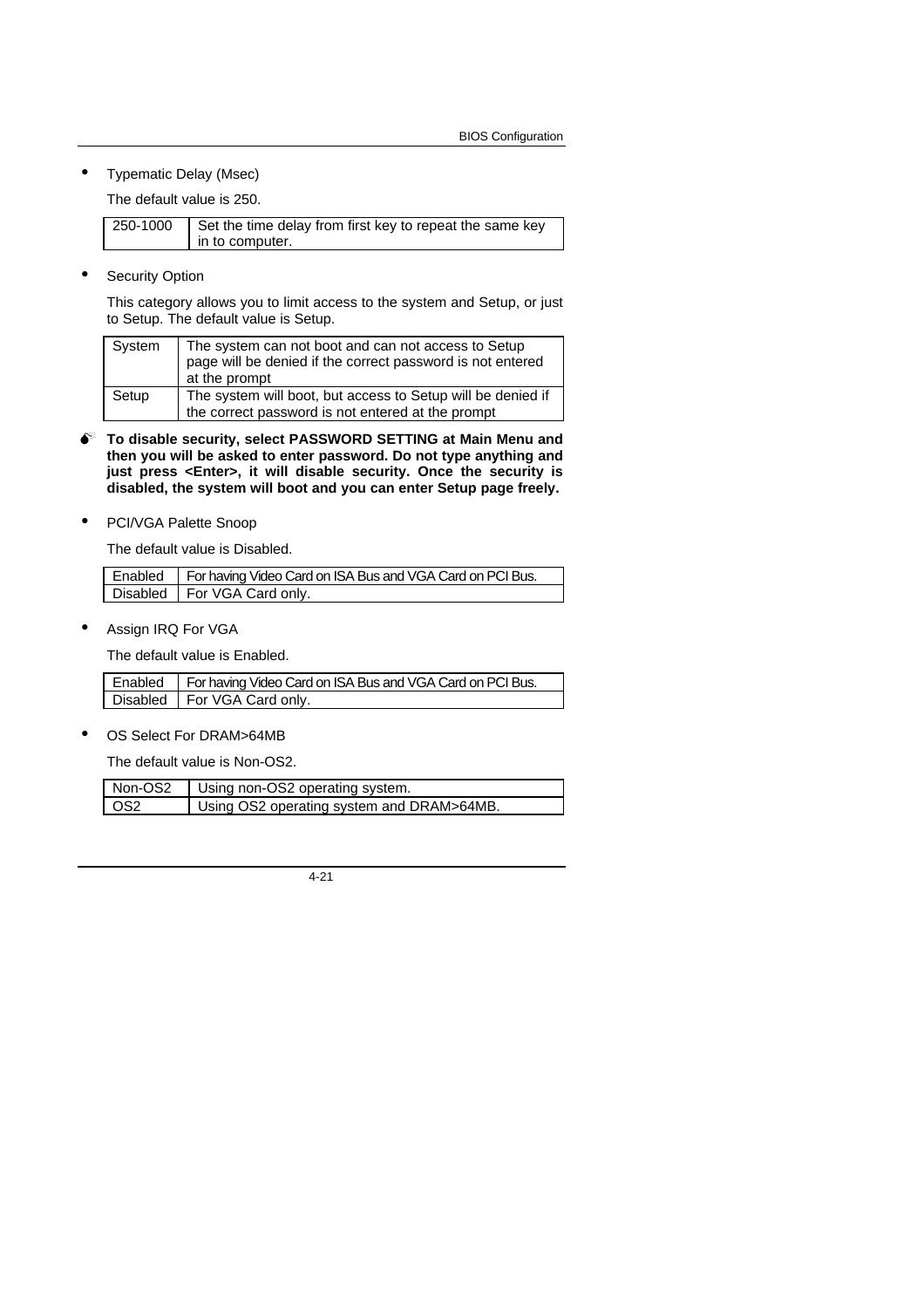• HDD S.M.A.R.T. Capability

The default value is Disable.

| Enable  | Enable HDD S.M.A.R.T. Capability  |
|---------|-----------------------------------|
| Disable | Disable HDD S.M.A.R.T. Capability |

• Video BIOS Shadow

It determines whether video BIOS is able to copy to RAM, however, it is optional from chipset design. Video Shadow will increase the video speed. The default value is Enabled.

| Enabled  | Video shadow is enabled  |
|----------|--------------------------|
| Disabled | Video shadow is disabled |

• Report No FDD For WIN 95

The default value is No.

| Nc  | <b>Function disabled</b> |
|-----|--------------------------|
| Yes | Report No FDD For WIN 95 |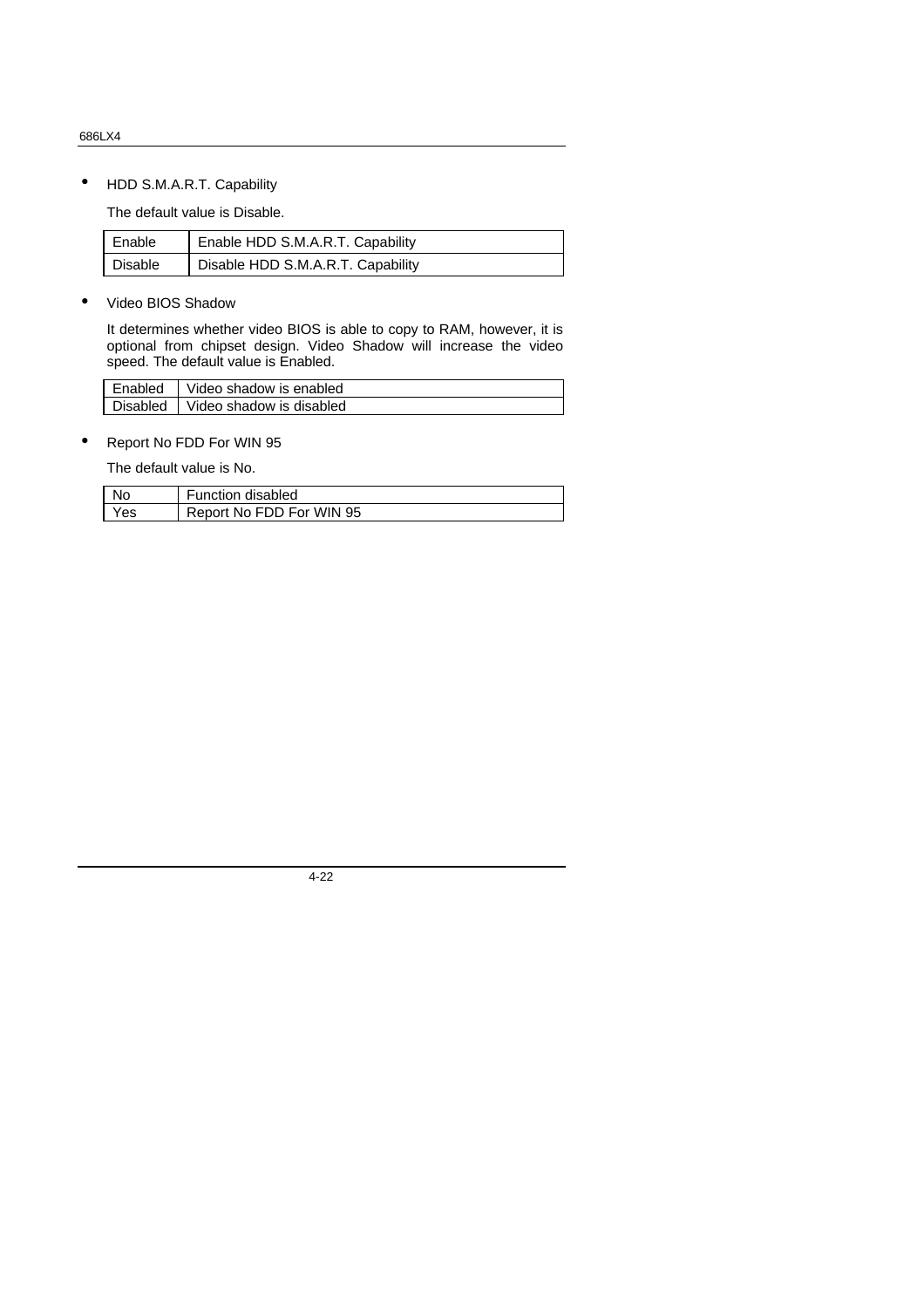### **4.7. CHIPSET FEATURES SETUP**

|                                                                                                                                                                                                                                                                                                                                                                                                                                                                                                                                                | <b>CHIPSET FEATURES SETUP</b><br>AWARD SOFTWARE, INC.                   | ROM PCI/ISA BIOS (2A69JG0T)                                                                                                                                                                                                                                              |                                                                                                                                                               |
|------------------------------------------------------------------------------------------------------------------------------------------------------------------------------------------------------------------------------------------------------------------------------------------------------------------------------------------------------------------------------------------------------------------------------------------------------------------------------------------------------------------------------------------------|-------------------------------------------------------------------------|--------------------------------------------------------------------------------------------------------------------------------------------------------------------------------------------------------------------------------------------------------------------------|---------------------------------------------------------------------------------------------------------------------------------------------------------------|
| Auto Configuration<br>Enabled<br>*DRAM Speed Selection<br>Normal<br>Middle<br>Memory Buffer Strength<br>DRAM Data Integrity Mode<br>Non-ECC<br>16 Bit I⁄O Recovery Time<br>Memory Hole At 15M-16M<br>Disabled<br>Delayed Transaction<br>Disabled<br>SDRAM RAS-to-CAS Delay<br>Fast<br>SDRAM RAS Precharge Time<br>Fast<br>SDRAM CAS latency Time<br>2<br>75°C/167°F<br>Shutdown Temperature<br>Normal<br>Slow Down CPU Duty Cycle<br>70°C/158°F<br>CPU Temperature Select<br>Disabled<br>Alarm When CPU Overheat<br>Disabled<br>CPUFan Control |                                                                         | Current CPU Temperature<br>Current CPU Fan Speed<br>Current Power Fan Speed<br>Current SystemFan Speed<br><b>Current CPUCore A</b><br>Current CPUCore B<br>Current +3.3V<br>$Current + 5V$<br>Current + 12 V<br>Current – 12 V<br>$Current - 5V$<br>Current Battery Life | :40°C/184°F<br>:5273 RPM<br><b>RPM</b><br>: 0<br>: 0<br><b>RPM</b><br>:2.81V<br>1.48V<br>:3.53 V<br>:4.94 V<br>112.46V<br>$1 - 12.46$ V<br>$1 - 5.12V$<br>:OK |
| ☆ CPUFan Fail Alarm<br>PowerFan Control<br>PowerFan Fail Alarm<br>System Fan Control<br>్య System Fan Fail Alarm<br>శిక్ష్య System Fan Fail Alarm                                                                                                                                                                                                                                                                                                                                                                                              | Disabled<br>Disabled: :<br><b>Disabled</b><br>Disabled: U<br>– Disabled | ESC<br>F15<br>F7<br>F7<br>: Quit         †↓◆← : Select Item<br>: Help              PU/PD/+/− : Modify<br>: Old V <u>alue</u> s  (Shift)F2 : Color<br>: Load BIOS Defaults<br>Load Setup Defaults                                                                         |                                                                                                                                                               |

Figure 4.4: Chipset Features Setup

\* This item will be unavailable when "Auto Configuration" is set to Diabled.

 $\hat{x}$  This item will be available when" CPUFan Control" is set to Enabled. **C** This item will be available when" Power Fan Control" is set to Enabled.

\* This item will be available when" System Fan Control" is set to Enabled.

• Auto Configuration

The default value is Enabled.

| Enabled   For 50 - 60ns EDO DRAM Timing. |
|------------------------------------------|
| Disabled   For slow speed DRAM Timing.   |

• DRAM Speed Selection

The default value is Normal.

|      | Normal   For normal DRAM operation. |
|------|-------------------------------------|
| Fast | For Fastest DRAM timing operation.  |

Memory Buffer Strength

The default value is Middle.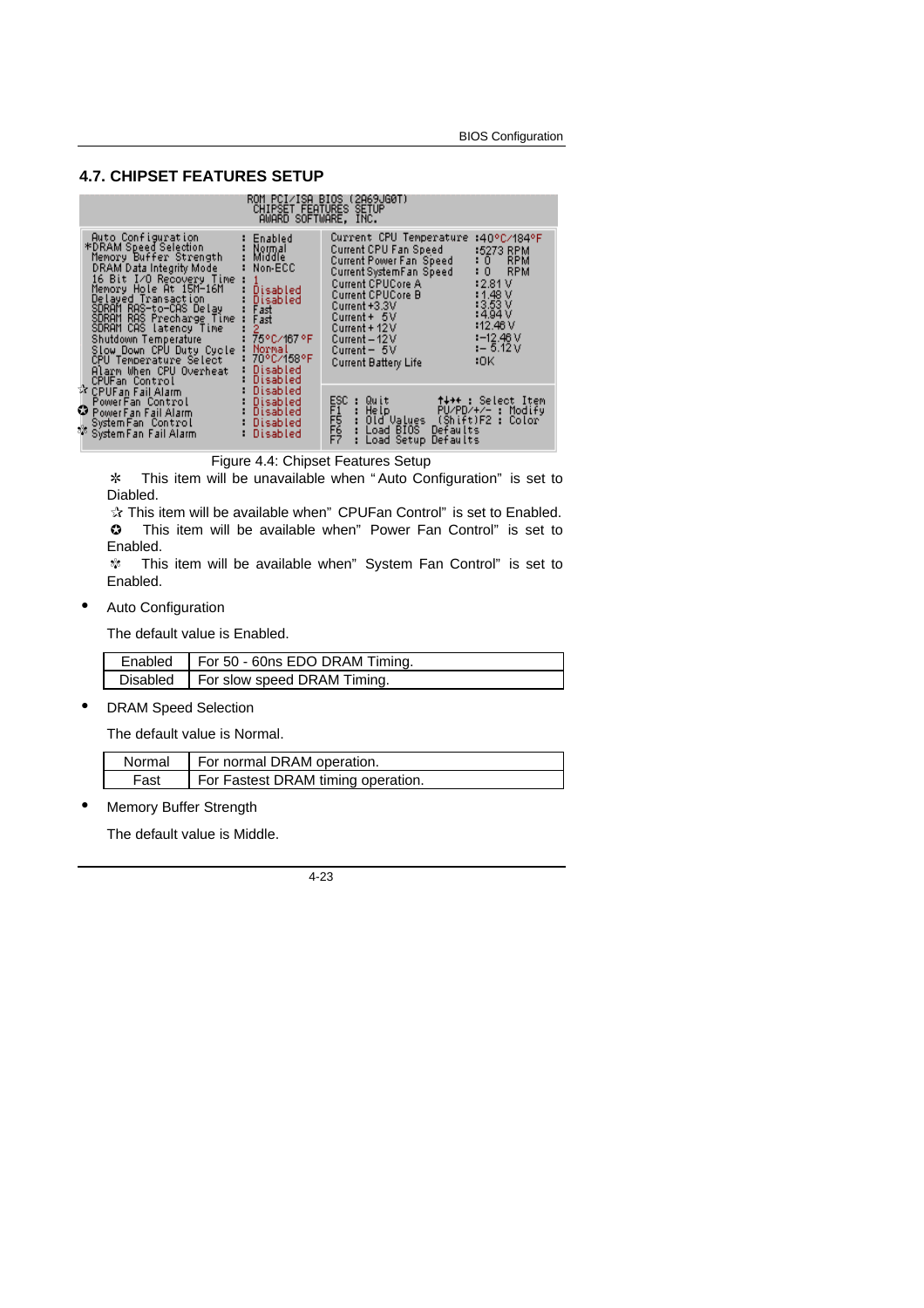| Middle | For Middle Memory Buffer strength. |
|--------|------------------------------------|
| Low    | For Low Memory Buffer strength.    |
| Hiah   | For High Memory Buffer strength.   |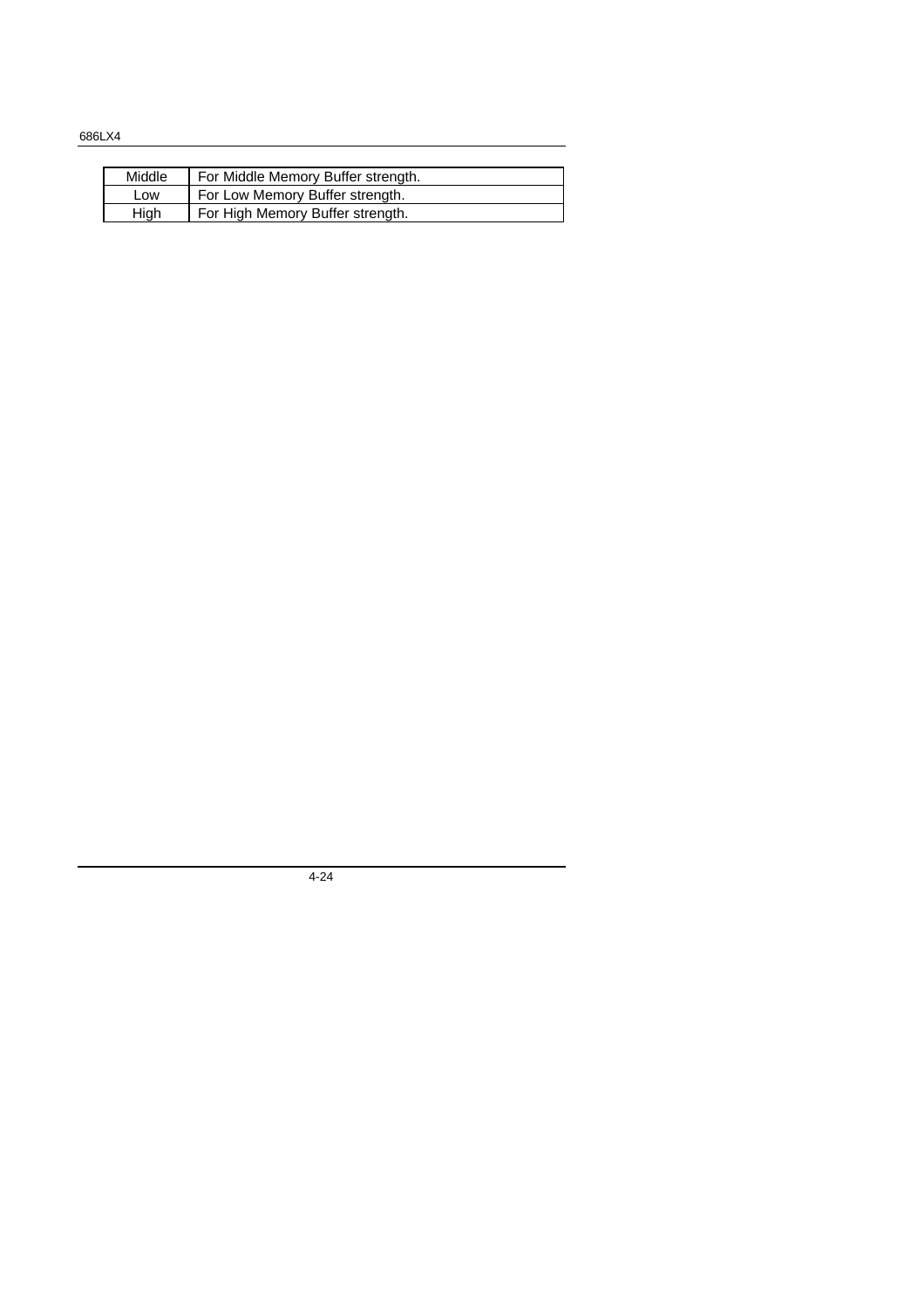• DRAM Data Integrity Mode

The default value is Non-ECC.

| Non-ECC | For 64bit standard type DIMM module. |
|---------|--------------------------------------|
| ECC     | For 72bit ECC type DIMM module.      |

• 16 Bit I/O Recovery Time

The default value is 1.

| Set 16 Bit I/O recovery time from 1 to 4. |
|-------------------------------------------|
| None.                                     |

• Memory Hole At 15M-16M

The default value is Disabled.

| Disabled | Normal Setting.                       |
|----------|---------------------------------------|
| Enabled  | Set Address=15~16MB remap to ISA BUS. |

• Delayed Transaction

The default value is Disabled.

| Disabled   Normal operation.                   |
|------------------------------------------------|
| Enabled   For slow speed ISA device in system. |

• SDRAM RAS-to-CAS Delay

The default value is Fast

| Slow | For 67 / 83 MHz SDRAM DIMM module. |
|------|------------------------------------|
| Fast | For 100 MHz SDRAM DIMM module.     |

• SDRAM RAS Precharge Time

The default value is Fast.

| Slow | For 67 / 83 MHz SDRAM DIMM module. |
|------|------------------------------------|
| Fast | For 100 MHz SDRAM DIMM module.     |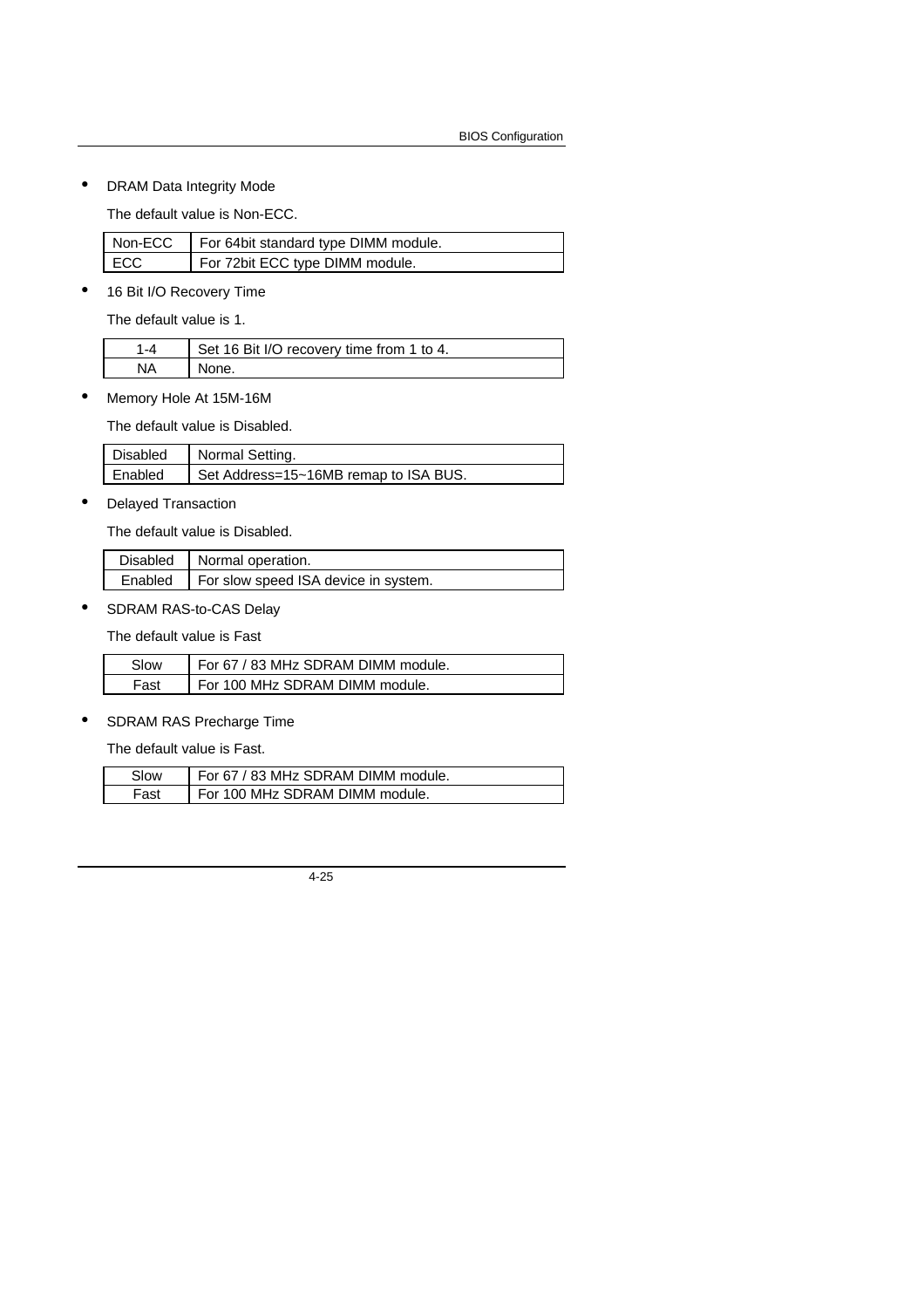# • SDRAM CAS latency Time

The default value is 2.

| For 67 / 83 MHz SDRAM DIMM module. |
|------------------------------------|
| For 100 MHz SDRAM DIMM module.     |

• Shutdown Temp. (°C / °F) (Optional)

 (This function will be effective only for the operating systems that support ACPI Function.)

The default value is 75°C / 167°F

| Disabled     | Normal Operation.                                 |
|--------------|---------------------------------------------------|
| 60°C / 140°F | Monitor CPU Temp. at 60°C / 140°F, if Temp. >     |
|              | 60°C / 140°F system will automatically power off. |
| 65°C / 149°F | Monitor CPU Temp. at 65°C / 149°F, if Temp. >     |
|              | 65°C / 149°F system will automatically power off. |
| 70°C / 158°F | Monitor CPU Temp. at 70°C / 158°F, if Temp. >     |
|              | 70°C / 158°F system will automatically power off. |
| 75°C / 167°F | Monitor CPU Temp. at 75°C / 167°F, if Temp. >     |
|              | 75°C / 167°F system will automatically power off. |
|              |                                                   |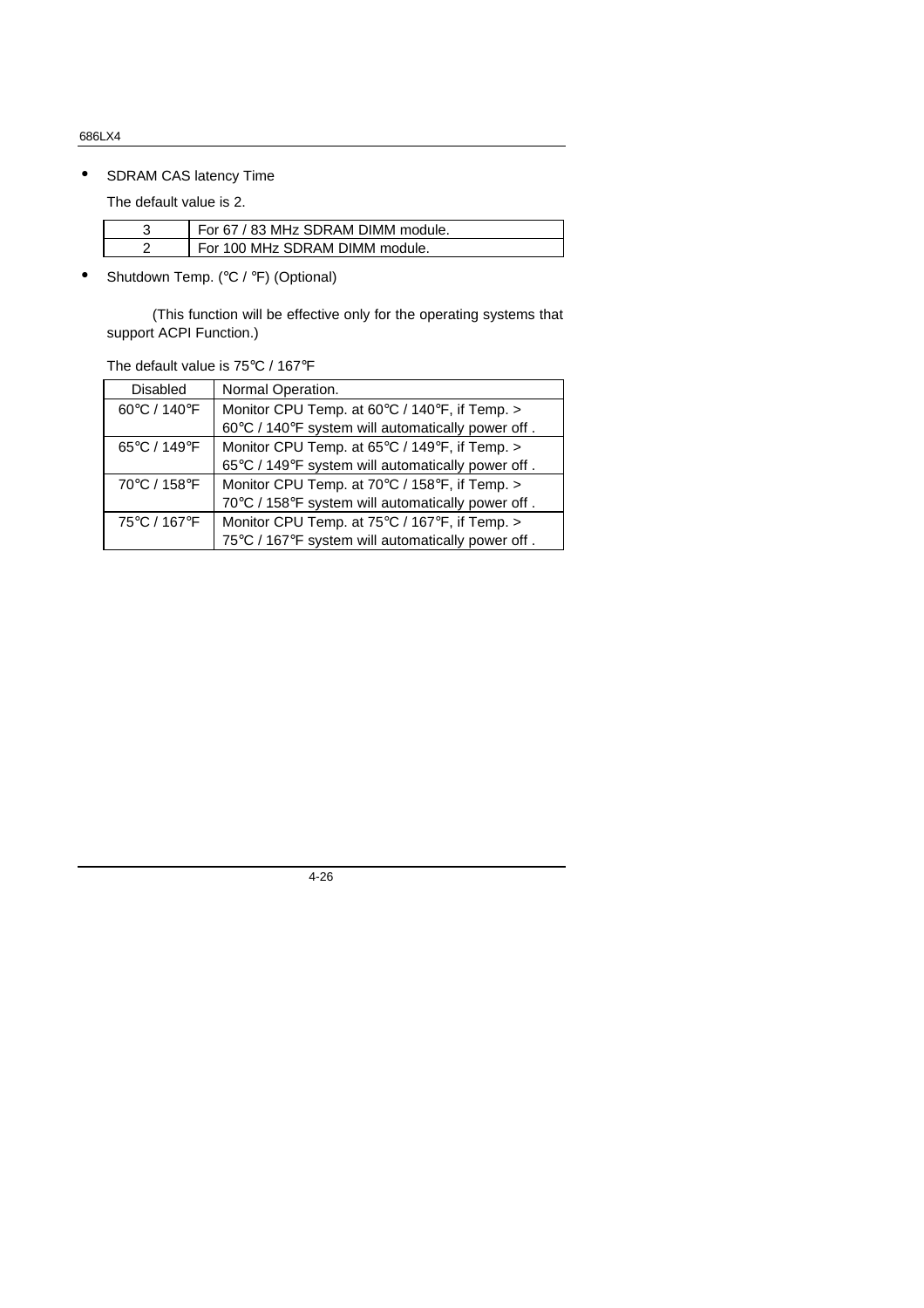• Slow Down CPU Duty Cycle

The default value is Normal.

| Normal | Disable Slow Down CPU Duty Cycle.      |
|--------|----------------------------------------|
| 12.5%  | Set Slow Down CPU Duty Cycle to 12.5%. |
| 25.0%  | Set Slow Down CPU Duty Cycle to 25.5%. |
| 37.5%  | Set Slow Down CPU Duty Cycle to 37.5%. |
| 50.0%  | Set Slow Down CPU Duty Cycle to 50.0%. |
| 62.5%  | Set Slow Down CPU Duty Cycle to 62.5%. |
| 75.0%  | Set Slow Down CPU Duty Cycle to 75.0%. |

• CPU Temperature Select (Optional)

The default value is 70°C / 158°F.

| 65°C / 149°F | Monitor CPU Temp. at 65°C / 149°F, if Temp. ><br>65°C / 149°F will cause system alarming & slow<br>down CPU speed.                      |
|--------------|-----------------------------------------------------------------------------------------------------------------------------------------|
| 70°C / 158°F | Monitor CPU Temp. at 70°C / 158°F, if Temp. ><br>70°C / 158°F will cause system alarming & slow<br>down CPU speed.                      |
| 75°C / 167°F | Monitor CPU Temp. at $75^{\circ}$ C / 167 $^{\circ}$ F, if Temp. ><br>75°C / 167°F will cause system alarming & slow<br>down CPU speed. |
| 80°C / 176°F | Monitor CPU Temp. at 80°C / 176°F, if Temp. ><br>80°C / 176°F will cause system alarming & slow<br>down CPU speed.                      |
| 85°C / 185°F | Monitor CPU Temp. at 85°C / 185°F, if Temp. ><br>85°C / 185°F will cause system alarming & slow<br>down CPU speed.                      |
| 90°C / 194°F | Monitor CPU Temp. at 90 $\degree$ C / 194 $\degree$ F, if Temp. ><br>90°C / 194°F will cause system alarming & slow<br>down CPU speed.  |
| 95°C / 203°F | Monitor CPU Temp. at 95°C / 203°F, if Temp. ><br>95°C / 203°F will cause system alarming & slow<br>down CPU speed.                      |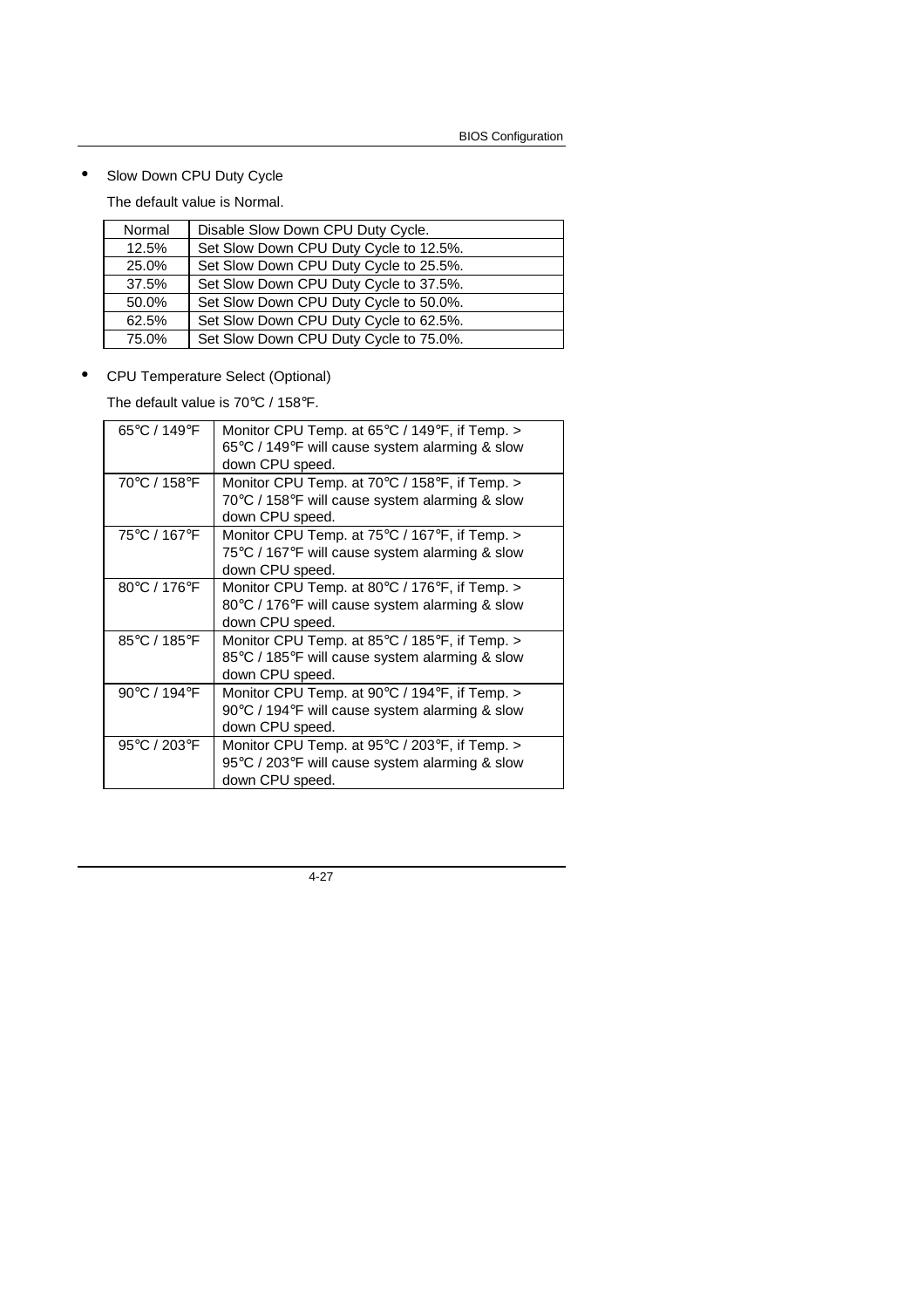• Alarm When CPU Overheat (Optional)

The default value is Disabled.

| Disabled   Disable this function.  |
|------------------------------------|
| Enabled   Alarm When CPU Overheat. |

• CPU/ Power/ System Fan Control (Optional)

The default value is Disabled.

| Disabled   Disable this function.                    |
|------------------------------------------------------|
| Enabled   Alarm When CPU/ Power/ System FAN is Fail. |

• CPU/ Power/ System Fan Fail Alarm (Optional)

The default value is Disabled.

| Disabled   Disable this function.                    |
|------------------------------------------------------|
| Enabled   Alarm When CPU/ Power/ System FAN is Fail. |

• Current CPU Temperature (Optional)

Detect CPU Temperature automatically.

- Current CPU/Power/System Fan Speed (Optional) Detect CPU/Power/System Fan speed status automatically.
- Current CPU Vcore A / B ,+3.3V , ±12V , ±5V (Optional)

Detect system's voltage status automatically.

• Current Battery Life (Optional)

The default value depends on system monitoring Battery status.

| Fail | The Battery (3V) voltage is out of SPEC. |
|------|------------------------------------------|
| ΟK   | The Battery (3V) voltage is in SPEC.     |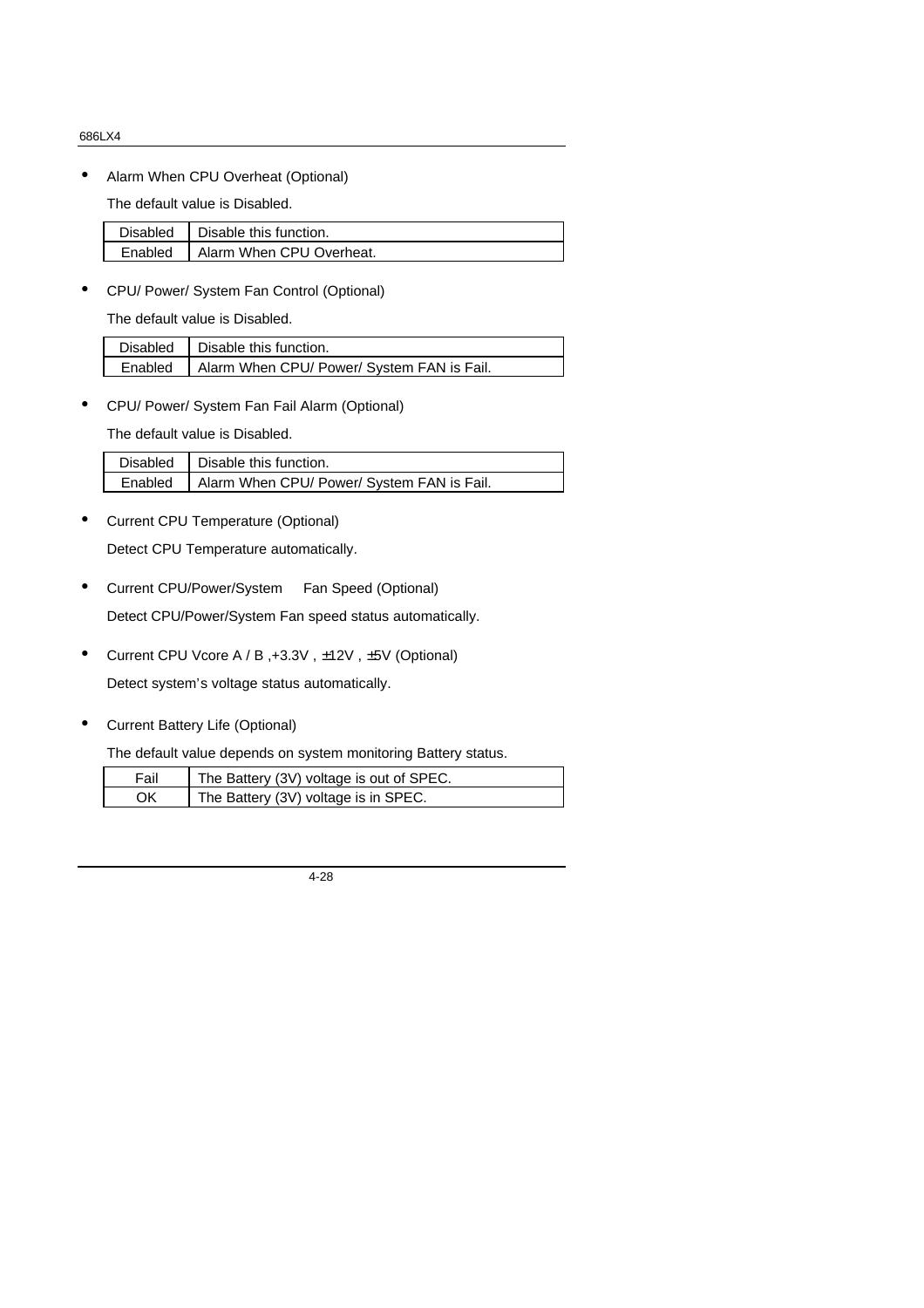BIOS Configuration

| POWER MANAGEMENT<br>AWARD SOFTWARE, INC.                                                                                                                                                                                                                                                                                                                                                                                                        | ROM PCI∕ISA BIUS (2A69JG0E)<br><b>SETUP</b>                                                                                                                                                                                                                                          |
|-------------------------------------------------------------------------------------------------------------------------------------------------------------------------------------------------------------------------------------------------------------------------------------------------------------------------------------------------------------------------------------------------------------------------------------------------|--------------------------------------------------------------------------------------------------------------------------------------------------------------------------------------------------------------------------------------------------------------------------------------|
| Enabled<br>Power Management<br><b>Yes</b><br>DPMS<br>PM Control by APM<br>Video Off Method<br>Suspend Mode<br>Disable<br>Disable<br><b>HDD Power Down</b><br>UGA Active Monitor : Disabled<br>Soft-Off by PWR-BTTN : Instant-Off<br>CPUFAN Off In Suspend:<br>Enabled<br>System After AC Back :<br>$Soft-Off$<br>PME Event Wakeup<br>Disabled<br>ModemRingOn/WakeOnLan:<br>Enabled<br>Resume by Alarm<br>Disabled<br>*Date(of Month) Alarm<br>8 | <b>** Reload Global Timer</b><br>Events **<br>IRQ[3-7,9-15], NMI<br>Enabled<br>Primary IDE 0<br>Disabled<br>Disabled<br>Primary IDE 1<br>Secondary IDE 0<br>Disabled<br>Disabled<br>Secondary IDE 1<br>Enabled<br>Floppy Disk<br>Serial Port<br>Parallel Port<br>Enabled<br>Disabled |
| *Time(hh:mm:ss)<br>Alarm<br>Ø.<br>ø                                                                                                                                                                                                                                                                                                                                                                                                             | ESC<br>FFFFFFF<br>FF<br>tt** : Select Item<br>PU/PD/+/- : Modify<br>Quit<br>He Ip<br>я<br>Old Values<br>(Shift)F2 :<br>Defaults<br>Color<br><b>BIOS</b><br>Load<br>Load Setup<br>Defaults                                                                                            |

# **4.8. POWER MANAGEMENT SETUP**

Figure 4.5: Power Management Setup

\* These two items will show up when Resume by Alarm is enabled.

# • Power Management

The default value is Enabled.

| Enabled   Enable Green function.   |
|------------------------------------|
| Disabled   Disable Green function. |

• PM Control by APM

The default value is Yes.

| Yes | Enable software APM function.  |
|-----|--------------------------------|
| No. | Disable software APM function. |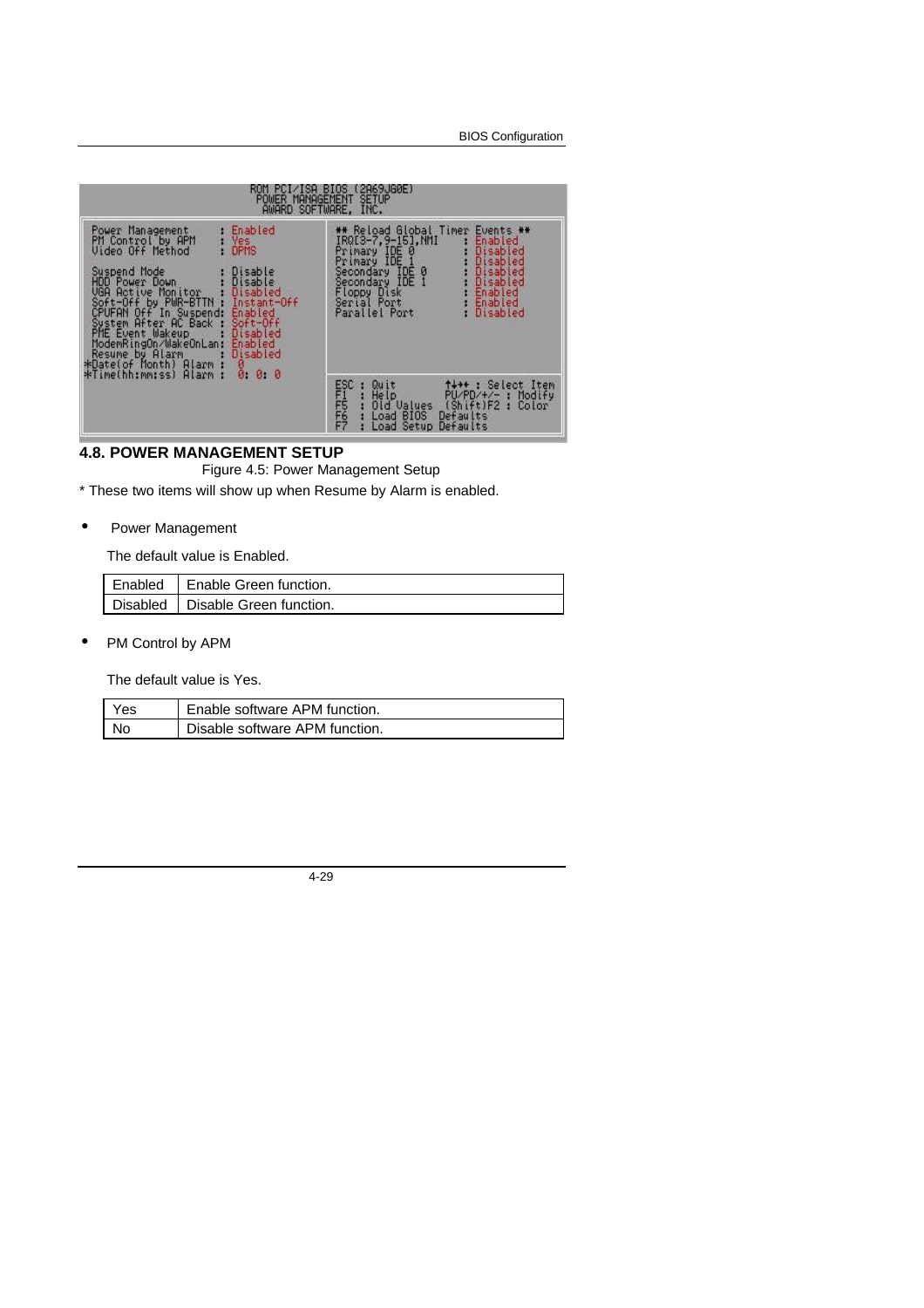• Video off Method

The default value is DPMS.

| V/H SYNC + Blank    | BIOS will turn off V/H-SYNC when gets into  |
|---------------------|---------------------------------------------|
|                     | Green mode for Green monitor power saving.  |
| <b>Blank Screen</b> | BIOS will only black monitor when gets into |
|                     | Green mode.                                 |
| <b>DPMS</b>         | BIOS will use DPMS Standard to control VGA  |
|                     | card. (The Green type VGA card will turn of |
|                     | V/H-SYNC automatically.)                    |

#### • Suspend Mode

The default value is Disable.

| Disabled  | Disable Suspend Mode.                  |
|-----------|----------------------------------------|
| 1 min - 1 | Setup the timer to enter Suspend Mode. |
| Hour      |                                        |

#### • HDD Power Down

The default value is Disable.

| Disable | Disable HDD Power Down mode function.                         |
|---------|---------------------------------------------------------------|
|         | 1-15 mins.   Enable HDD Power Down mode between 1 to 15 mins. |

• VGA Active Monitor

The default value is Disabled.

| Disabled | Disable monitor VGA activity. |
|----------|-------------------------------|
| Enabled  | Enable monitor VGA activity.  |

• Soft-off by PWR-BTTN

The default value is Instant-Off.

| Instant-off | Soft switch ON/OFF for POWER ON/OFF                |
|-------------|----------------------------------------------------|
|             | Delay 4 Sec.   Soft switch ON 4sec. for POWER OFF. |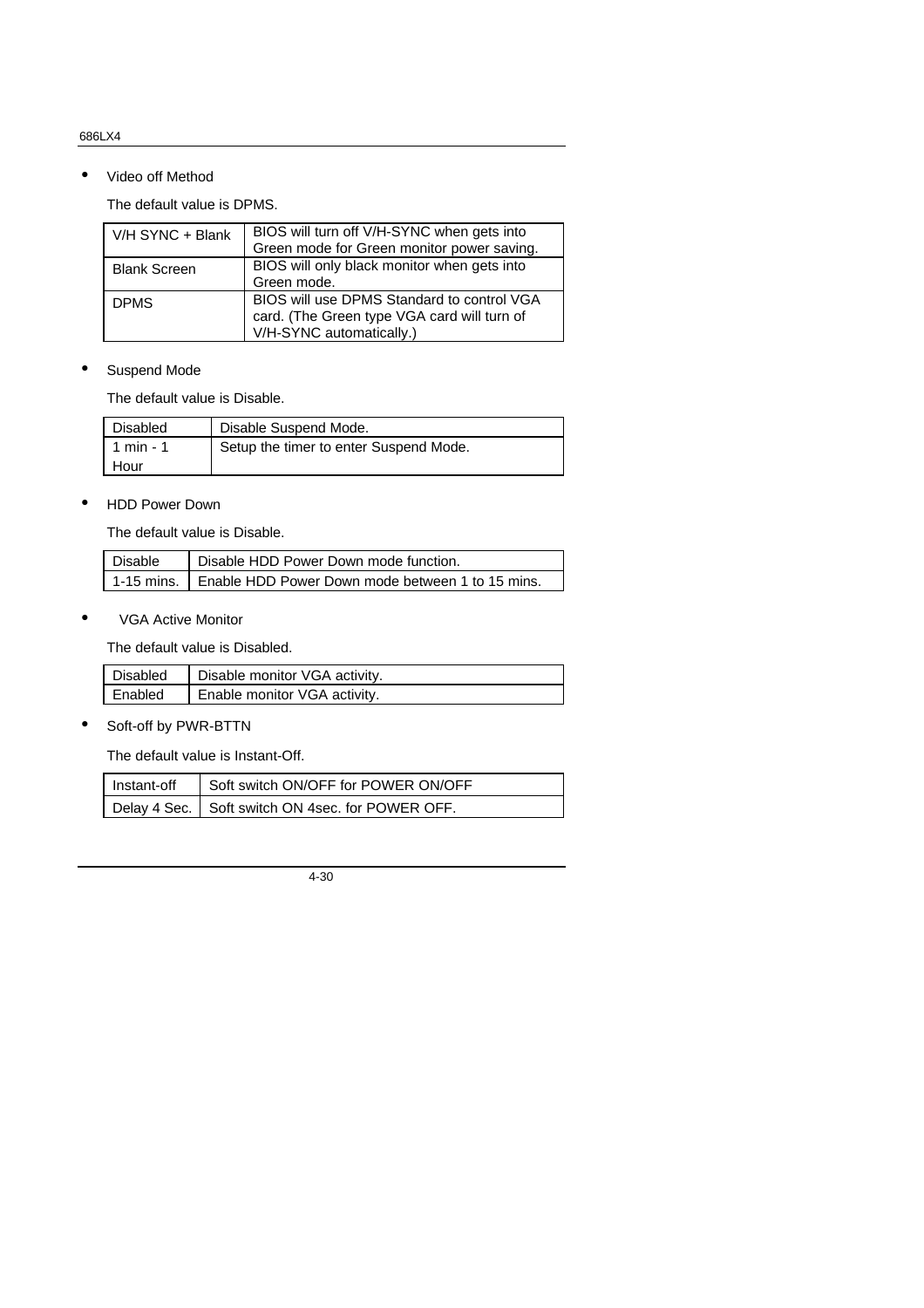• CPUFAN Off In Suspend

The default value is Enabled.

|         | Disabled   Disable this function.        |
|---------|------------------------------------------|
| Enabled | Stop CPU FAN when entering Suspend mode. |

• System After AC Back

The default value is Soft-Off.

| Memory   | This function depends on computer status |
|----------|------------------------------------------|
| Soft-Off | Set System Soft-Off Status.              |
| Full-On  | Set System Full-On Status.               |

PME Event Wakeup

The default value is Disabled.

| Disabled | Disable PME Event Wakeup. |
|----------|---------------------------|
| Enabled  | Enable PME Event Wakeup.  |

• ModemRingOn / WakeOnLan

The default value is Enabled.

| Disabled | Disable these functions. |
|----------|--------------------------|
| Enabled  | Enable these functions.  |

Resume by Alarm

The default value is Disabled.

| Disabled | Disable this function.                    |
|----------|-------------------------------------------|
| Enabled  | Enable alarm function to POWER ON system. |

If the " Resume by Alarm" is Enabled.

| Date ( of Month) Alarm :                                  | $0 - 31$ |
|-----------------------------------------------------------|----------|
| Time ( hh: mm: ss) Alarm : $(0-23)$ : $(0-59)$ : $(0-59)$ |          |

• IRQ [3-7,9-15] , NMI

The default value is Enabled.

| Disabled | Disable this function.                         |
|----------|------------------------------------------------|
| Enabled  | Enable monitor IRQ [3-7,9-15] for Green event. |
|          |                                                |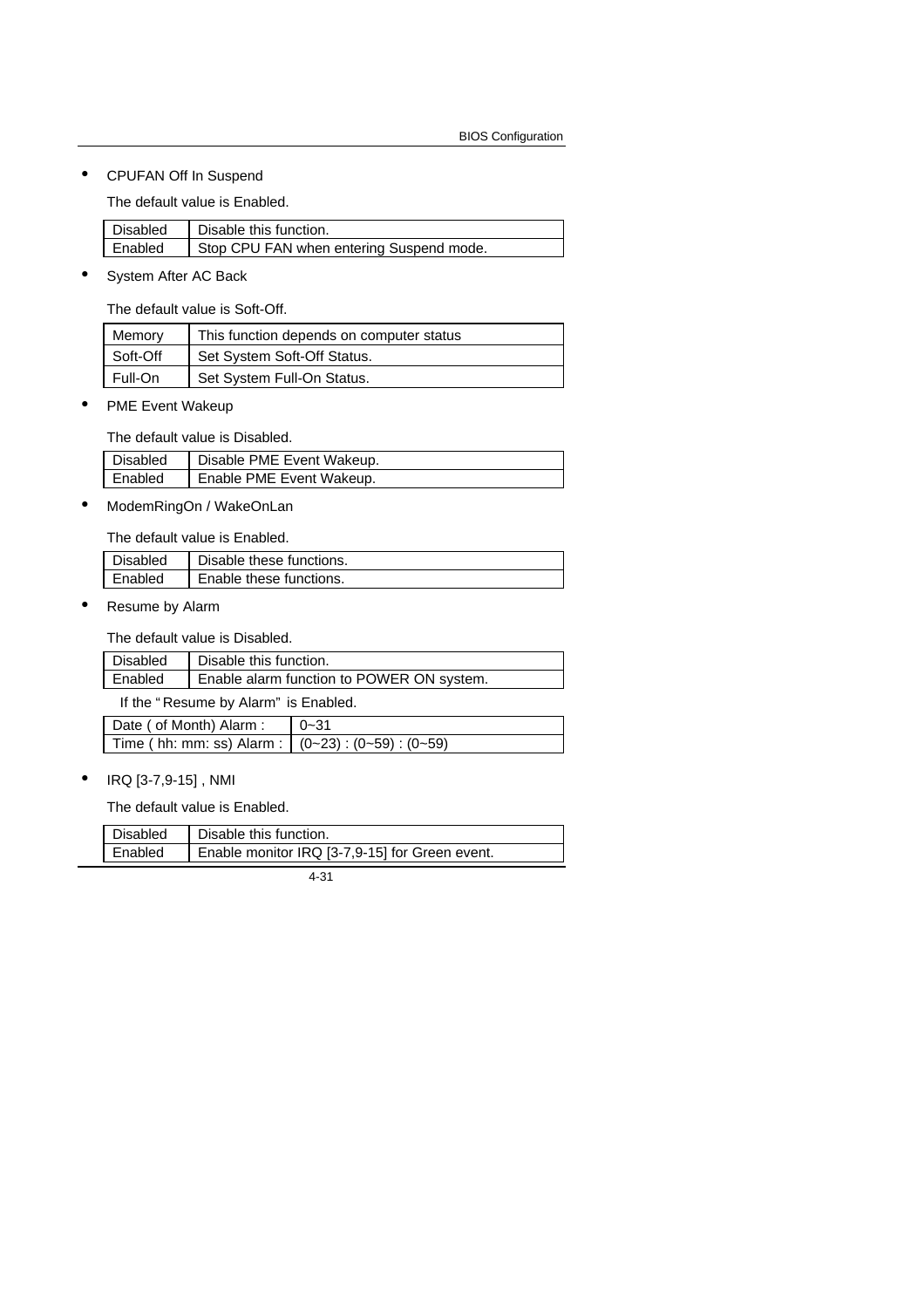• Primary IDE 0/1

The default value is Disabled.

| Disabled | Disable this function.                          |
|----------|-------------------------------------------------|
| Enabled  | Enable monitor Primary IDE 0/1 for Green event. |

• Secondary IDE 0/1

The default value is Disabled.

| Disabled | Disable this function.                            |
|----------|---------------------------------------------------|
| Enabled  | Enable monitor Secondary IDE 0/1 for Green event. |

• Floppy Disk

The default value is Enabled.

| Disabled | Disable this function.                      |
|----------|---------------------------------------------|
| Enabled  | Enable monitor Floppy Disk for Green event. |

#### • Serial Port

The default value is Enabled.

| Disabled | Disable this function.                      |
|----------|---------------------------------------------|
| Enabled  | Enable monitor Serial Port for Green event. |

• Parallel Port

The default value is Disabled.

| Disabled | Disable this function.                        |
|----------|-----------------------------------------------|
| Enabled  | Enable monitor Parallel Port for Green event. |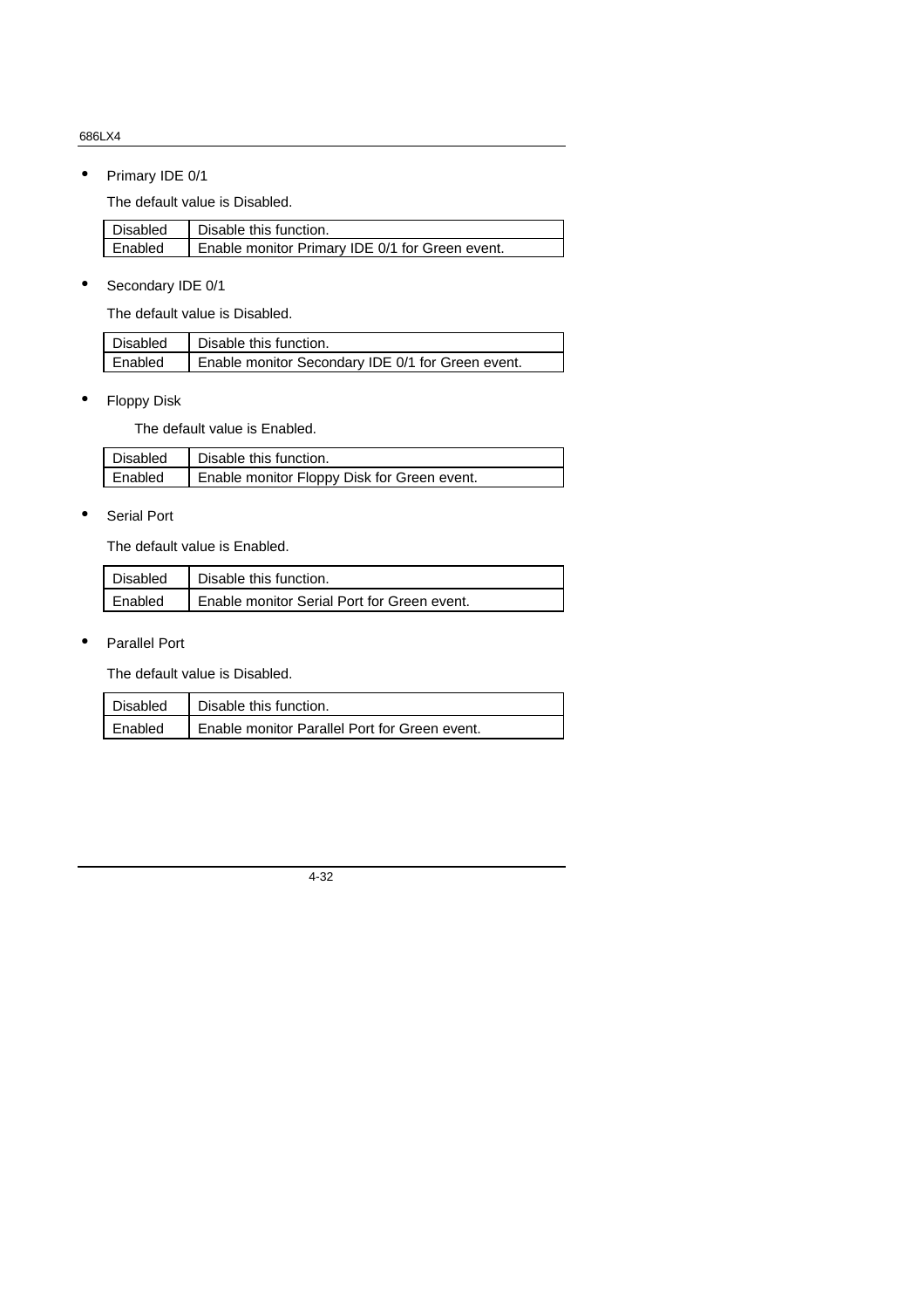#### **4.9. PNP/PCI CONFIGURATION**



Figure 4.6: PCI Slot Configuration

\* This item will show up when " Used MEM base addr" has been set.

PNP OS Installed

The default value is No.

| Yes | Enable PNP OS Installed function.  |
|-----|------------------------------------|
| No. | Disable PNP OS Installed function. |

• Resources Controlled by

The default value is Manual.

| Manual | User can set the PnP resource (I/O Address, IRQ & DMA |
|--------|-------------------------------------------------------|
|        | channels) used by legacy ISA DEVICE.                  |
| Auto   | BIOS automatically use these PnP rescuers.            |

Reset Configuration Data

The default value is Disabled.

| Disabled | Disable this function.                |
|----------|---------------------------------------|
| Enabled  | Enable clear PnP information in ESCD. |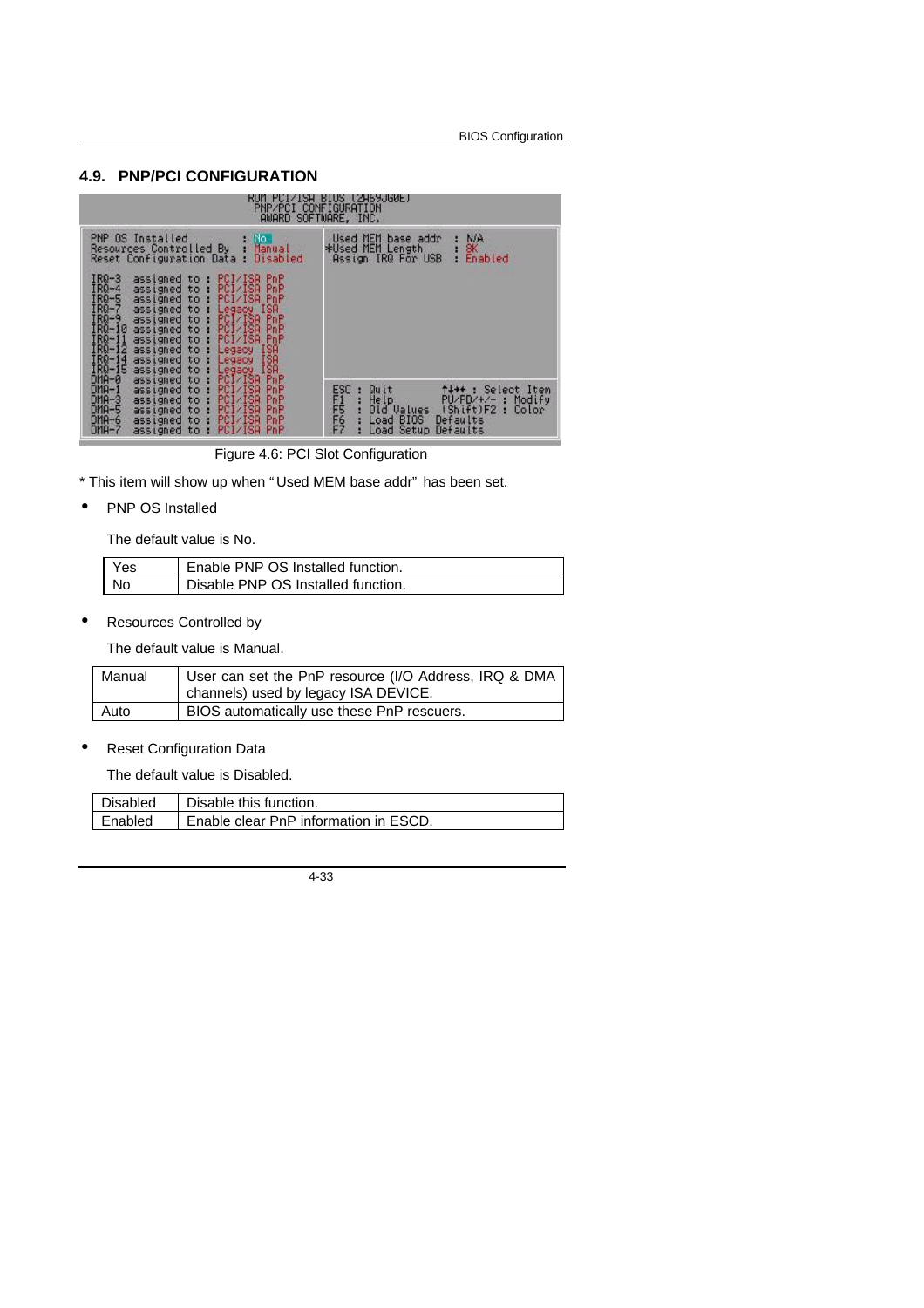• IRQ (7,12,14,15) & IRQ (3,4,5,9,10,11,DMA(0,1,3,5,6,7) assigned to

The default value is "Legacy ISA" or "PCI/ISA PnP".

| Legacy ISA | The resource is used by Legacy ISA device.                                |
|------------|---------------------------------------------------------------------------|
|            | PCI/ISA PnP   The resource is used by PCI/ISA PnP device (PCI or<br>ISA). |

• Used MEM base addr

The default value is N/A.

| N/A              | Disable the MEM. block using.           |
|------------------|-----------------------------------------|
| $C800 \sim DCO0$ | Select the MEM. block starting address. |

• Used MEM Length

The default value is 8K.

| 8K ~ | Select the MEM, block size. |
|------|-----------------------------|
| 64K  |                             |

• Assign IRQ For USB

The default value is Enabled.

| Enabled   | Assign a specific IRQ for USB |
|-----------|-------------------------------|
| Disable d | No IRQ is assigned for USB    |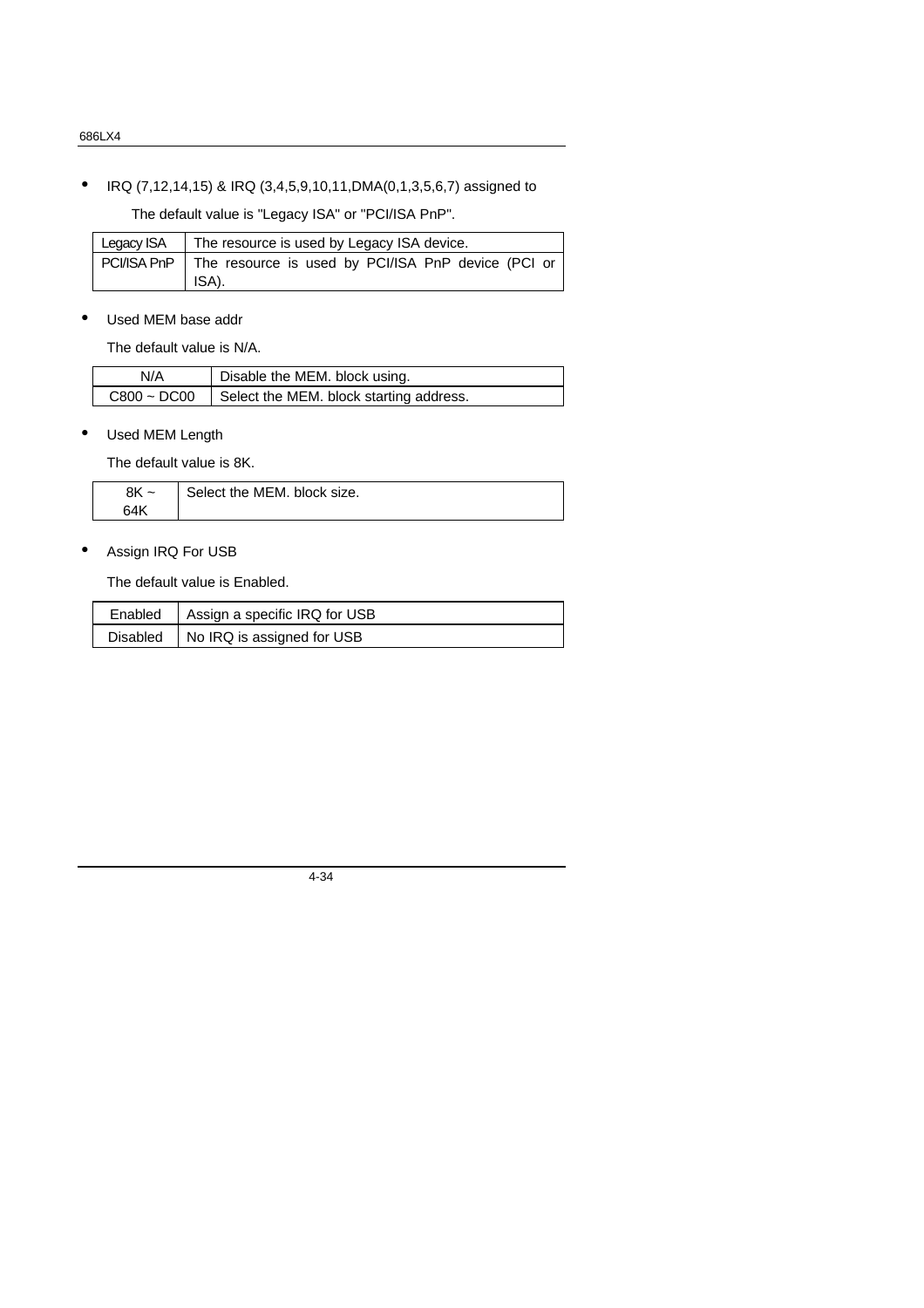# **4.10. LOAD BIOS DEFAULTS**



Figure 4.7: Load Bios Defaults

• Load BIOS Defaults

To load BIOS defaults value to CMOS SRAM, enter "Y". If not, enter "N".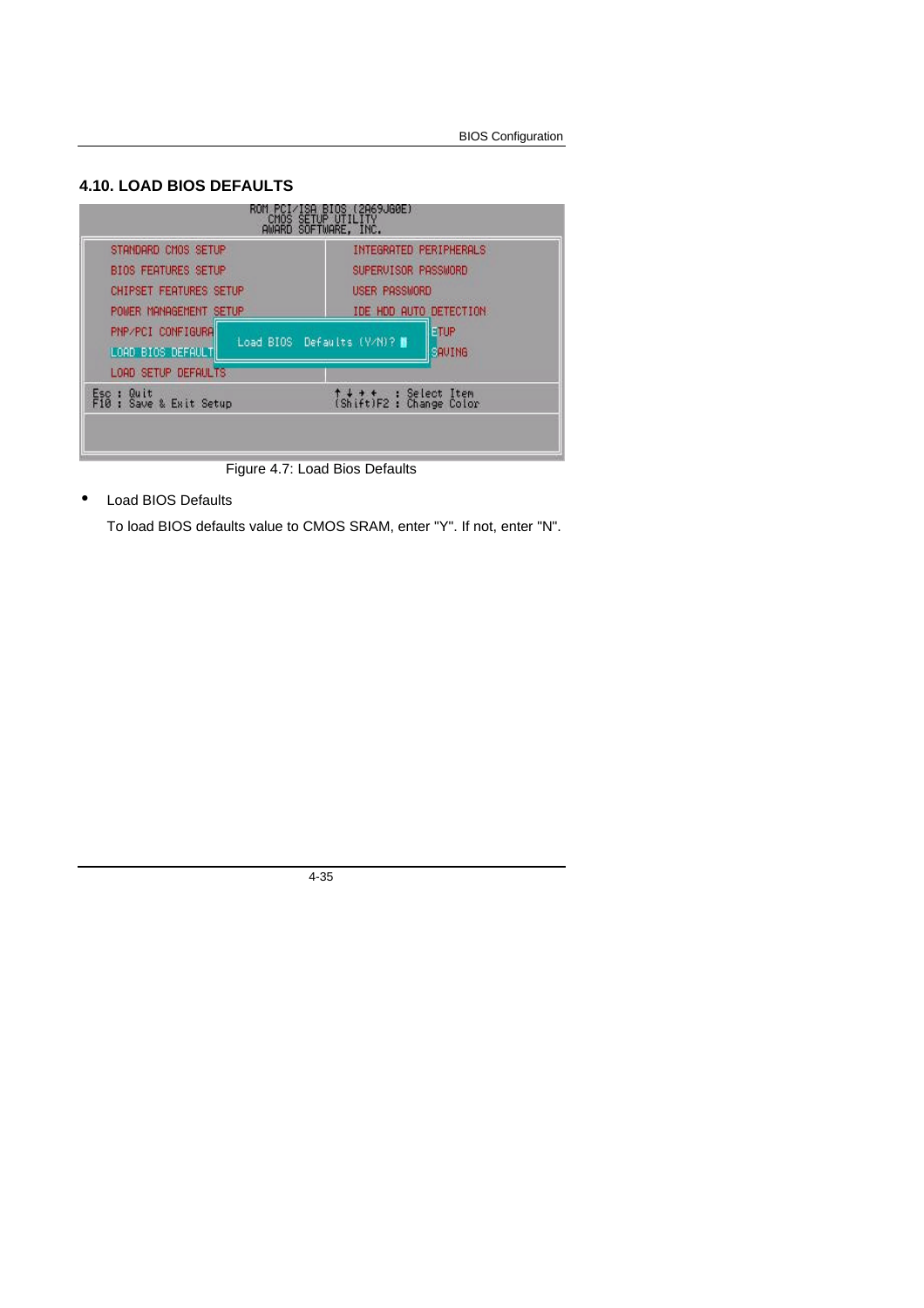# **4.11. LOAD SETUP DEFAULTS**



Figure 4.8: Load Setup Defaults

• Load SETUP Defaults

To load SETUP defaults value to CMOS SRAM, enter "Y". If not, enter "N".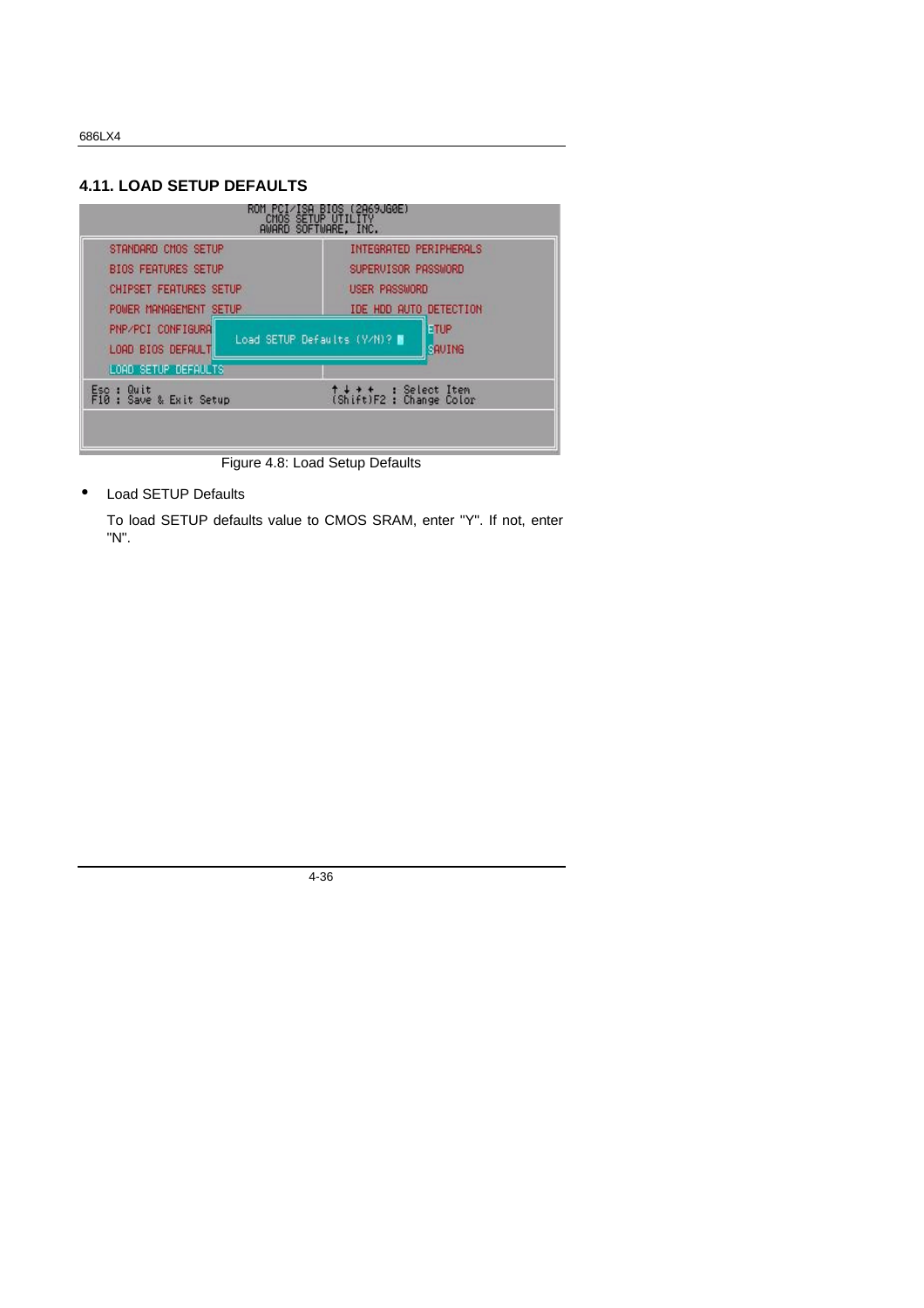# **4.12. INTEGRATED PERIPHERALS**

|                                                                                                                                                                                                                                                                                                                                                                                                                                                                           | ROM PCI/ISA BIOS (2A69JG0E)<br>INTEGRATED PERIPHERALS<br>AWARD SOFTWARE, INC.                                                                                                                                |
|---------------------------------------------------------------------------------------------------------------------------------------------------------------------------------------------------------------------------------------------------------------------------------------------------------------------------------------------------------------------------------------------------------------------------------------------------------------------------|--------------------------------------------------------------------------------------------------------------------------------------------------------------------------------------------------------------|
| IDE HDD Block Mode<br>IDE<br>Primary Master PIO<br><b>Ruto</b><br>IDE<br>Primary Slave PIO<br><b>Auto</b><br>IDE<br>Secondary Master PIO :<br>Auto<br>IDE Secondary Slave PIO :<br><b>Auto</b><br>IDE Primary Master UDMA :<br><b>Ruto</b><br>IDE Primary Slave UDMA :<br><b>Auto</b><br>IDE Secondary Master UDMA:<br><b>Auto</b><br>IDE Secondary Slave UDMA:<br><b>Ruto</b><br>On-Chip Primary PCI IDE:<br>On-Chip Secondary PCI IDE:<br>USB Keyboard Support Disabled | . Disabled<br>Enabled I<br>PS/2 Mouse Power On<br>Keyboard Power On<br>. Disabled<br>*KB Power ON Multikey<br>Enter<br>ю<br>Enabled<br>Enabled                                                               |
| Onboard FDD Controller<br>3F8/1R04<br>Onboard Serial Port 1<br>Onboard Serial Port 2<br>Onboard Parallel Port<br>SPP<br>Parallel Port Mode                                                                                                                                                                                                                                                                                                                                | Enabled<br>ESC<br>FFFFFFF<br>FF<br>t+++: Select Item<br>Quit<br>Help PU/PD/+/- : Modify<br>Old Values (Shift)F2 : Color<br>378/IRQ7<br>PU/PD/+/- : Modify<br>Load BIOS<br>Defaults<br>Load Setup<br>Defaults |

Figure 4.9: Integrated Peripherals

- \* This item will show up when " Keyboard Power On: Multikey" is selected.
- IDE HDD Block Mode

The default value is Enabled.

| Enabled | <b>LEnable IDE HDD Block Mode</b>     |
|---------|---------------------------------------|
|         | Disabled   Disable IDE HDD Block Mode |

• IDE Primary Master PIO (for onboard IDE 1st channel).

The default value is Auto.

| Auto    | BIOS will automatically detect the IDE HDD Accessing |
|---------|------------------------------------------------------|
|         | mode.                                                |
| Mode0~4 | Manually set the IDE Accessing mode.                 |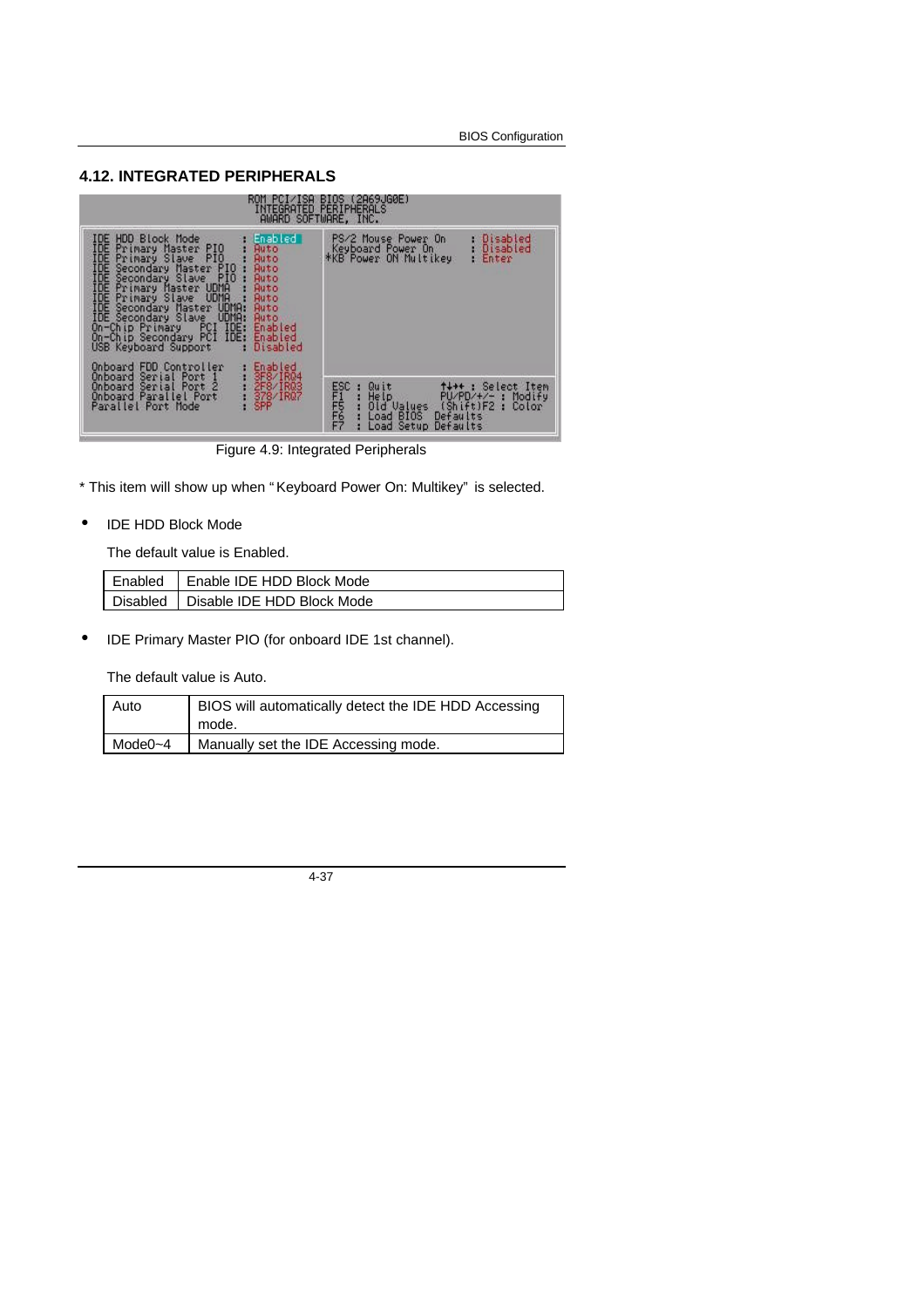• IDE Primary Slave PIO (for onboard IDE 1st channel).

The default value is Auto.

| Auto        | BIOS will automatically detect the IDE HDD Accessing |
|-------------|------------------------------------------------------|
|             | mode.                                                |
| Mode $0$ ~4 | Manually set the IDE Accessing mode.                 |
|             |                                                      |

• IDE Secondary Master PIO (for onboard IDE 2nd channel).

The default value is Auto.

| Auto         | BIOS will automatically detect the IDE HDD Accessing<br>mode. |
|--------------|---------------------------------------------------------------|
| Mode $0 - 4$ | Manually set the IDE Accessing mode.                          |

• IDE Secondary Slave PIO (for onboard IDE 2nd channel).

The default value is Auto.

| Auto    | BIOS will automatically detect the IDE HDD Accessing |
|---------|------------------------------------------------------|
|         | mode.                                                |
| Mode0~4 | Manually set the IDE Accessing mode.                 |

• IDE Primary Master UDMA.

The default value is Auto.

| Auto     | BIOS will automatically detect the IDE HDD Accessing |
|----------|------------------------------------------------------|
|          | mode.                                                |
| Disabled | Disable UDMA function.                               |

• IDE Primary Slave UDMA.

The default value is Auto.

| Auto     | BIOS will automatically detect the IDE HDD Accessing |
|----------|------------------------------------------------------|
|          | mode.                                                |
| Disabled | Disable UDMA function.                               |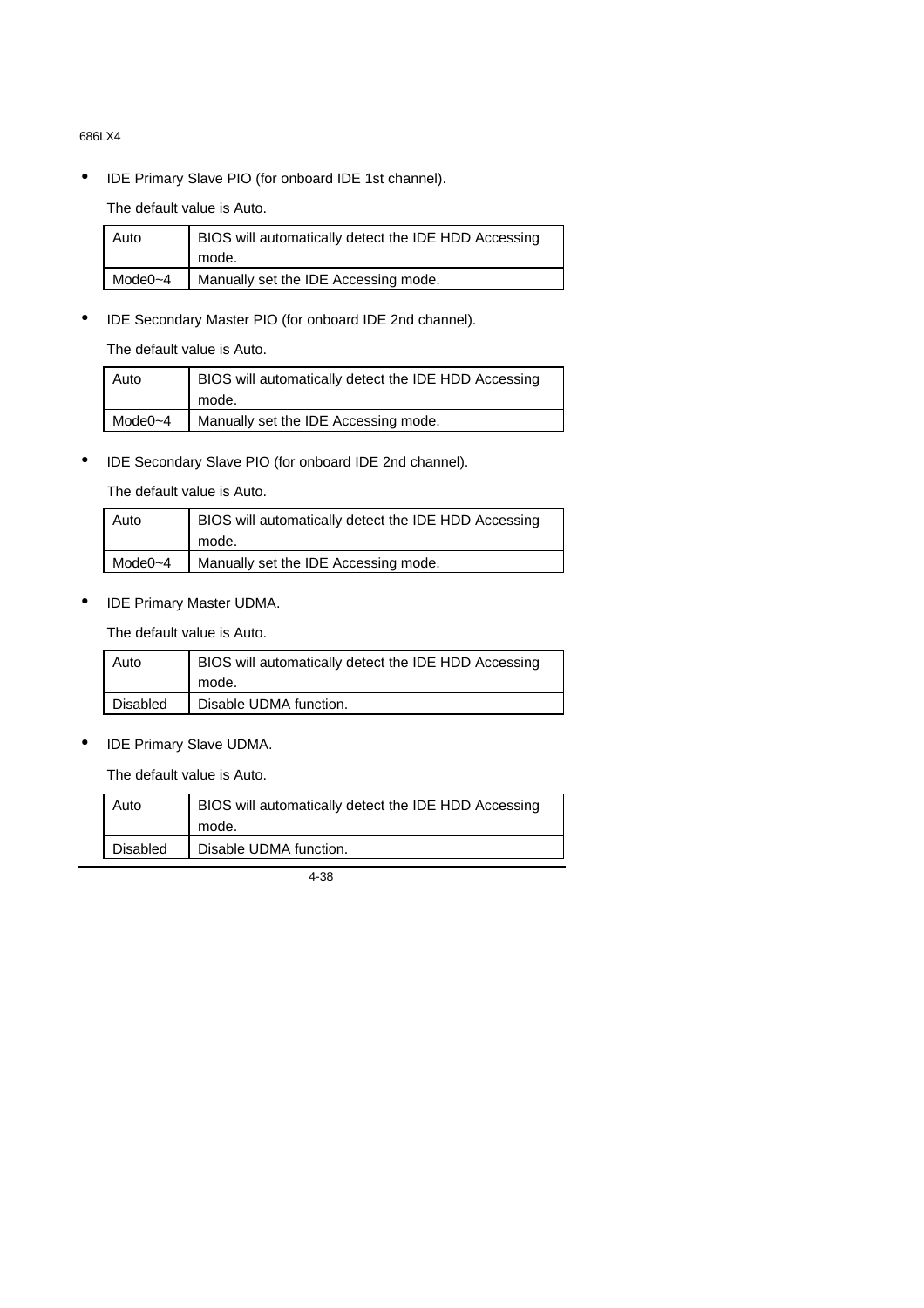• IDE Secondary Master UDMA.

The default value is Auto.

| Auto     | BIOS will automatically detect the IDE HDD Accessing<br>mode. |
|----------|---------------------------------------------------------------|
| Disabled | Disable UDMA function.                                        |

• IDE Secondary Slave UDMA.

The default value is Auto.

| Auto            | BIOS will automatically detect the IDE HDD Accessing<br>mode. |
|-----------------|---------------------------------------------------------------|
| <b>Disabled</b> | Disable UDMA function.                                        |

• On-Chip Primary PCI IDE

The default value is Enabled.

| Enabled   Enable onboard 1st channel IDE port.   |
|--------------------------------------------------|
| Disabled   Disable onboard 1st channel IDE port. |

• On-Chip Secondary PCI IDE

The default value is Enabled.

| Enabled   Enable onboard 2nd channel IDE port.   |
|--------------------------------------------------|
| Disabled   Disable onboard 2nd channel IDE port. |

• USB Keyboard Support

The default value is Disabled.

| Enabled   Enable USB Keyboard Support.   |
|------------------------------------------|
| Disabled   Disable USB Keyboard Support. |

• Onboard FDD Controller

The default value is Enabled.

| Enabled | Enable onboard FDD port.             |
|---------|--------------------------------------|
|         | Disabled   Disable onboard FDD port. |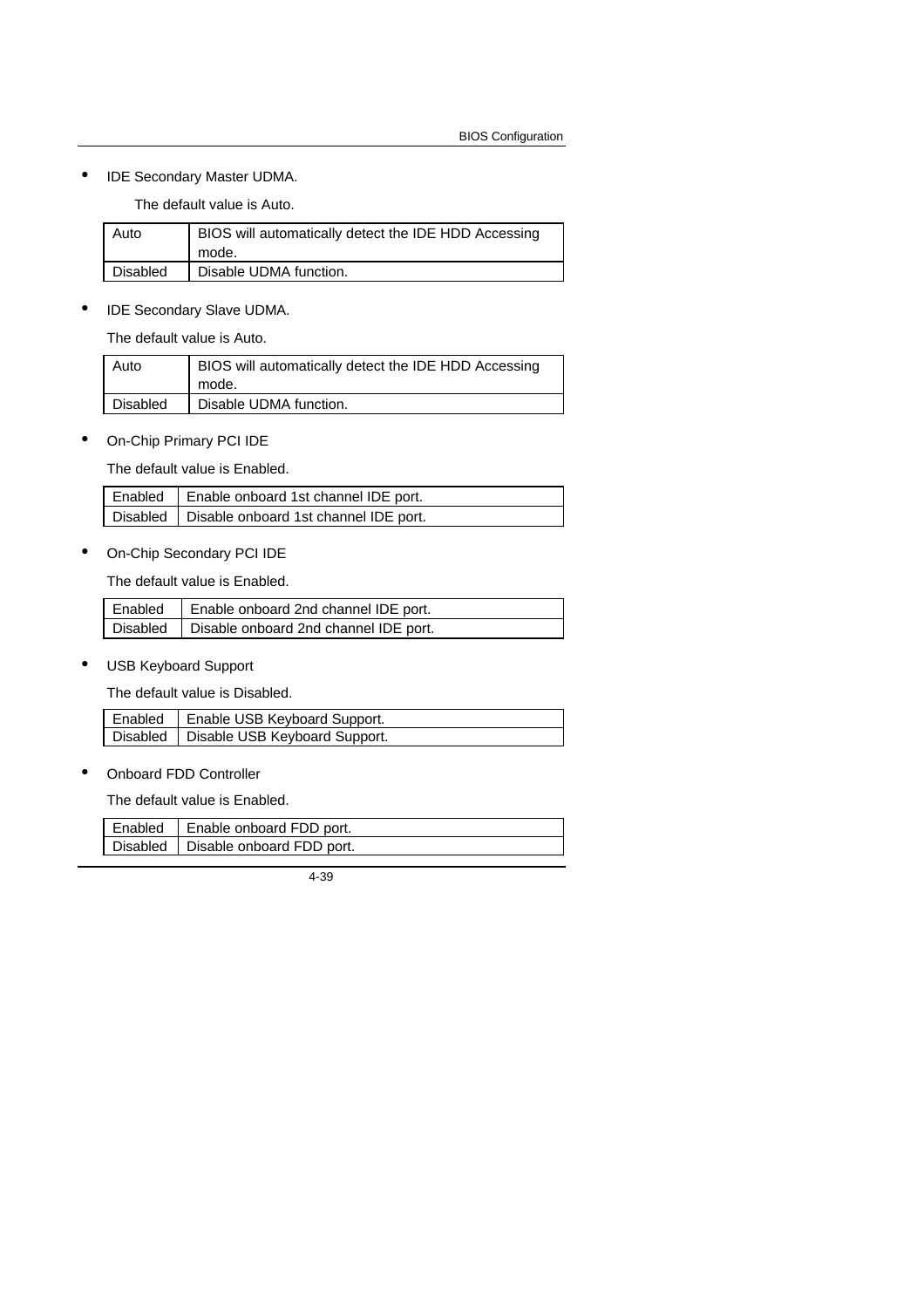• Onboard Serial Port 1

The default value is 3F8/IRQ4.

| Auto            | BIOS will automatically setup the port 1 address. |  |
|-----------------|---------------------------------------------------|--|
| 3F8/IRQ4        | Enable onboard Serial port 1 and address is 3F8.  |  |
| 2F8/IRQ3        | Enable onboard Serial port 1 and address is 2F8.  |  |
| 3E8/IRQ4        | Enable onboard Serial port 1 and address is 3E8.  |  |
| 2E8/IRQ3        | Enable onboard Serial port 1 and address is 2E8.  |  |
| <b>Disabled</b> | Disable onboard Serial port 1.                    |  |

• Onboard Serial Port 2

The default value is 2F8/IRQ3.

| Auto            | BIOS will automatically setup the port 2 address. |  |
|-----------------|---------------------------------------------------|--|
| 3F8/IRQ4        | Enable onboard Serial port 2 and address is 3F8.  |  |
| 2F8/IRQ3        | Enable onboard Serial port 2 and address is 2F8.  |  |
| 3E8/IRQ4        | Enable onboard Serial port 2 and address is 3E8.  |  |
| 2E8/IRQ3        | Enable onboard Serial port 2 and address is 2E8.  |  |
| <b>Disabled</b> | Disable onboard Serial port 2.                    |  |

• Onboard Parallel port

The default value is 378/IRQ7.

| 378/IRQ7 | Enable onboard LPT port and address is 378/IRQ7. |  |
|----------|--------------------------------------------------|--|
| 278/IRQ5 | Enable onboard LPT port and address is 278/IRQ5. |  |
| Disabled | Disable onboard LPT port.                        |  |
| 3BC/IRQ7 | Enable onboard LPT port and address is 3BC/IRQ7. |  |

• Parallel Port Mode

The default value is SPP.

| <b>SPP</b>     | Using Parallel port as Standard Printer Port.      |  |
|----------------|----------------------------------------------------|--|
| <b>FPP</b>     | Using Parallel port as Enhanced Parallel Port.     |  |
| <b>ECP</b>     | Using Parallel port as Extended Capabilities Port. |  |
| <b>ECP/EPP</b> | Using Parallel port as ECP & EPP mode.             |  |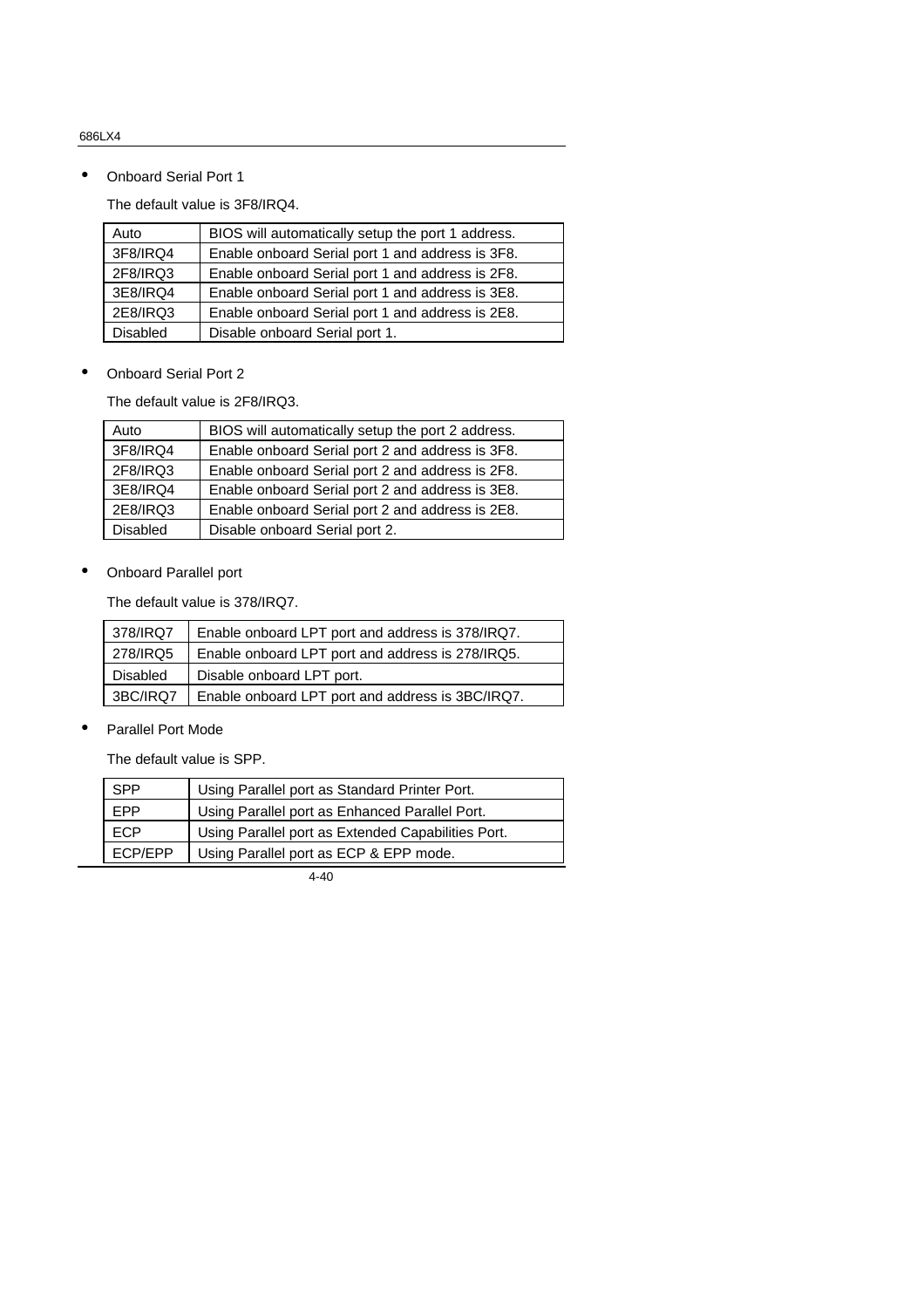• PS/2 Mouse Power on

The default value is Disabled.

| <b>Disabled</b> | Disable PS/2 Mouse Power on.                                      |  |
|-----------------|-------------------------------------------------------------------|--|
| Left Double     | Click twice on PS/2 mouse left button to Power on system.         |  |
|                 | Right Double   Click twice on PS/2 mouse right button to Power on |  |
|                 | system.                                                           |  |

# • Keyboard Power on

The default value is Disabled.

| Disabled | Disable Keyboard Power on.                     |
|----------|------------------------------------------------|
| Multikev | Enter multikey combination to Power on system. |

• KB Power ON Multikey

| Enter | Enter from 1 to 5 characters | to set the Keyboard |
|-------|------------------------------|---------------------|
|       | Power On Password.           |                     |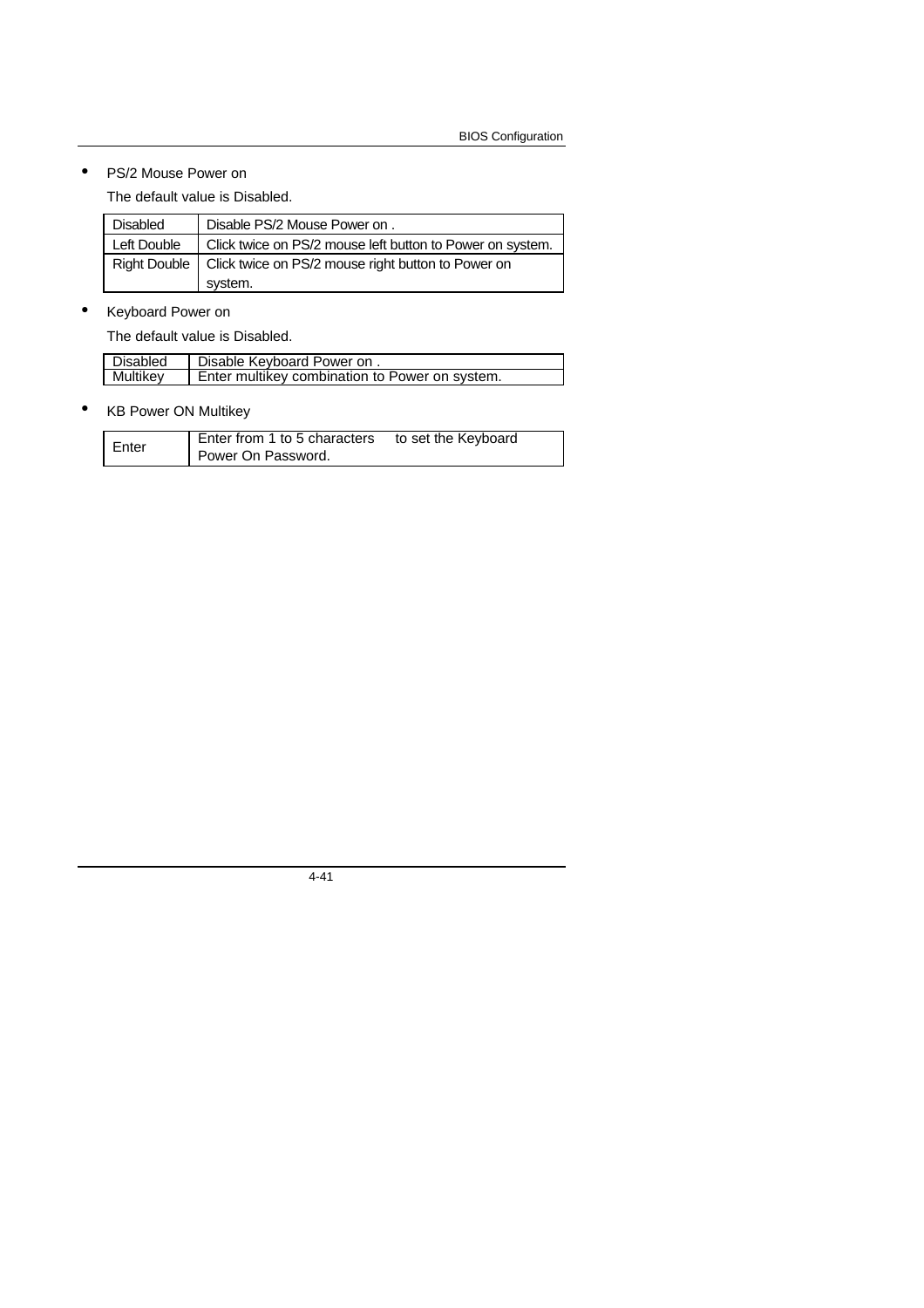#### **4.13. SUPERVISOR / USER PASSWORD**

When you select this function, the following message will appear at the center of the screen to assist you in creating a password.



Figure 4.10: Password Setting

Type the password, up to eight characters, and press <Enter>. The password typed now will clear the previously entered password from CMOS memory. You will be asked to confirm the password. Type the password again and press <Enter>.

To disable password, just press <Enter> when you are prompted to enter password. A message " PASSWORD DISABLED" will appear to confirm the password being disabled. Once the password is disabled, the system will boot and you can enter Setup freely.

If you select System at Security Option in BIOS Features Setup Menu, you will be prompted for the password every time the system is rebooted or any time you try to enter Setup Menu. If you select Setup at Security Option in BIOS Features Setup Menu, you will be prompted only when you try to enter Setup.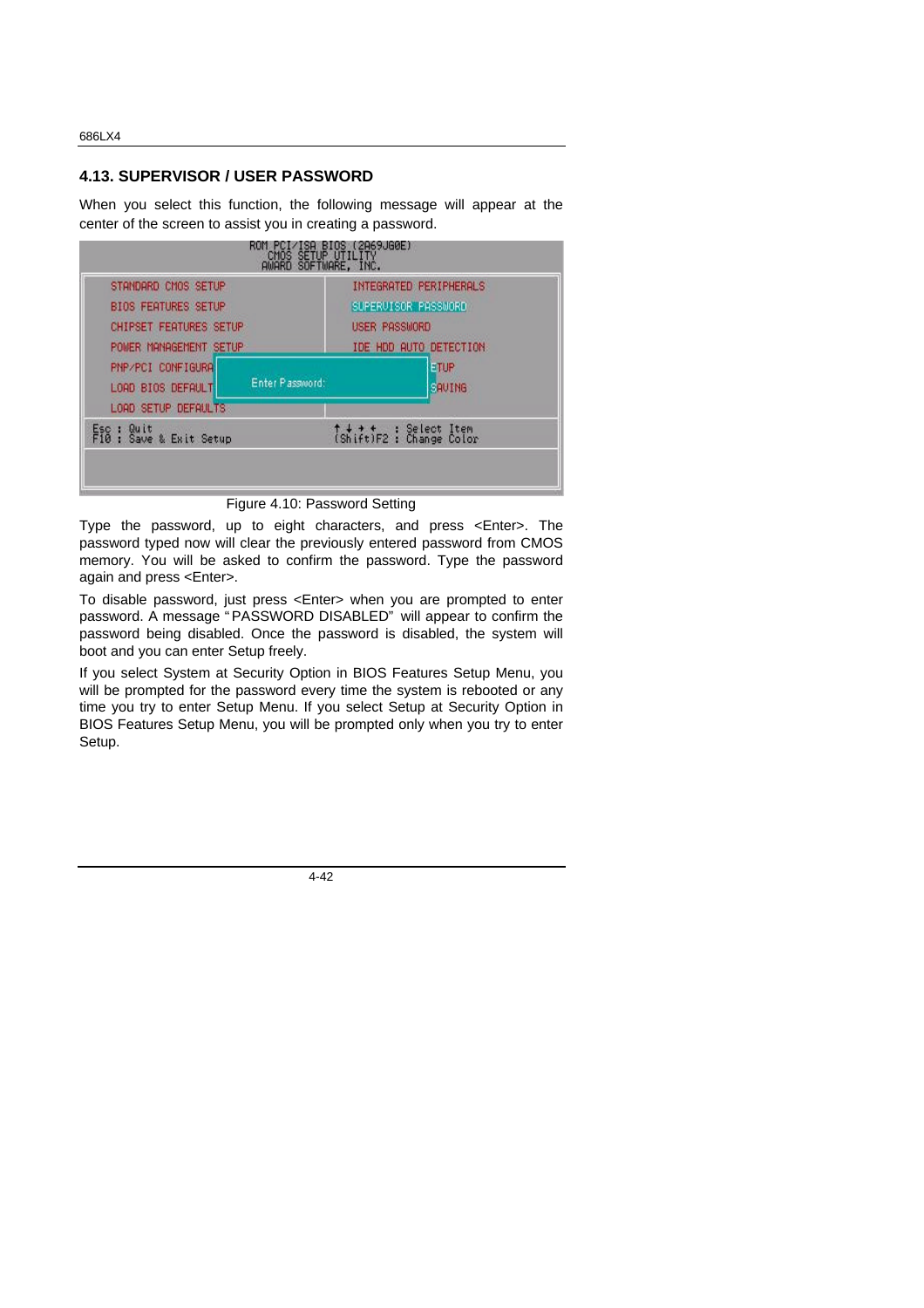# **4.14. IDE HDD AUTO DETECTION**

|                                                                       |        |             |       |    | ROM PCI / ISA BIOS (2A69JGON)<br><b>IDE HDD AUTO DECTION</b><br>AWARD SOFTWARE, INC. |      |    |        |
|-----------------------------------------------------------------------|--------|-------------|-------|----|--------------------------------------------------------------------------------------|------|----|--------|
| HARD DISKS<br><b>TYPE</b><br>SIZE CYLS HEAD PRECOMP LANDZ SECTOR MODE |        |             |       |    |                                                                                      |      |    |        |
| Primary Master :                                                      |        |             |       |    |                                                                                      |      |    |        |
| Select Primary Master Option (N=Skip) :N                              |        |             |       |    |                                                                                      |      |    |        |
|                                                                       | OPTION | <b>SIZE</b> | CYLS. |    | HEAD PRECOMP LANDZ SECTOR MODE                                                       |      |    |        |
|                                                                       | 2 M    | 521         | 530   | 32 | $\Omega$                                                                             | 1059 | 63 | LBA    |
|                                                                       |        | 52          | 1060  | 16 | 65535                                                                                | 1059 | 63 | NORMAL |
|                                                                       | 3      | 521         | 530   | 32 | 65535                                                                                | 1059 | 63 | LARGE  |
|                                                                       |        |             |       |    | Note: Some Oses (like SCO-UNIX) must use "NORMAL" for installation<br>ESC : Skip     |      |    |        |

Figure 4.11: IDE HDD Auto Detection

Type "Y" will accept the H.D.D. parameter reported by BIOS.

Type "N" will keep the old H.D.D. parameter setup. If the hard disk cylinder number is over 1024, then the user can select LBA mode or LARGER mode for DOS partition larger than 528 MB.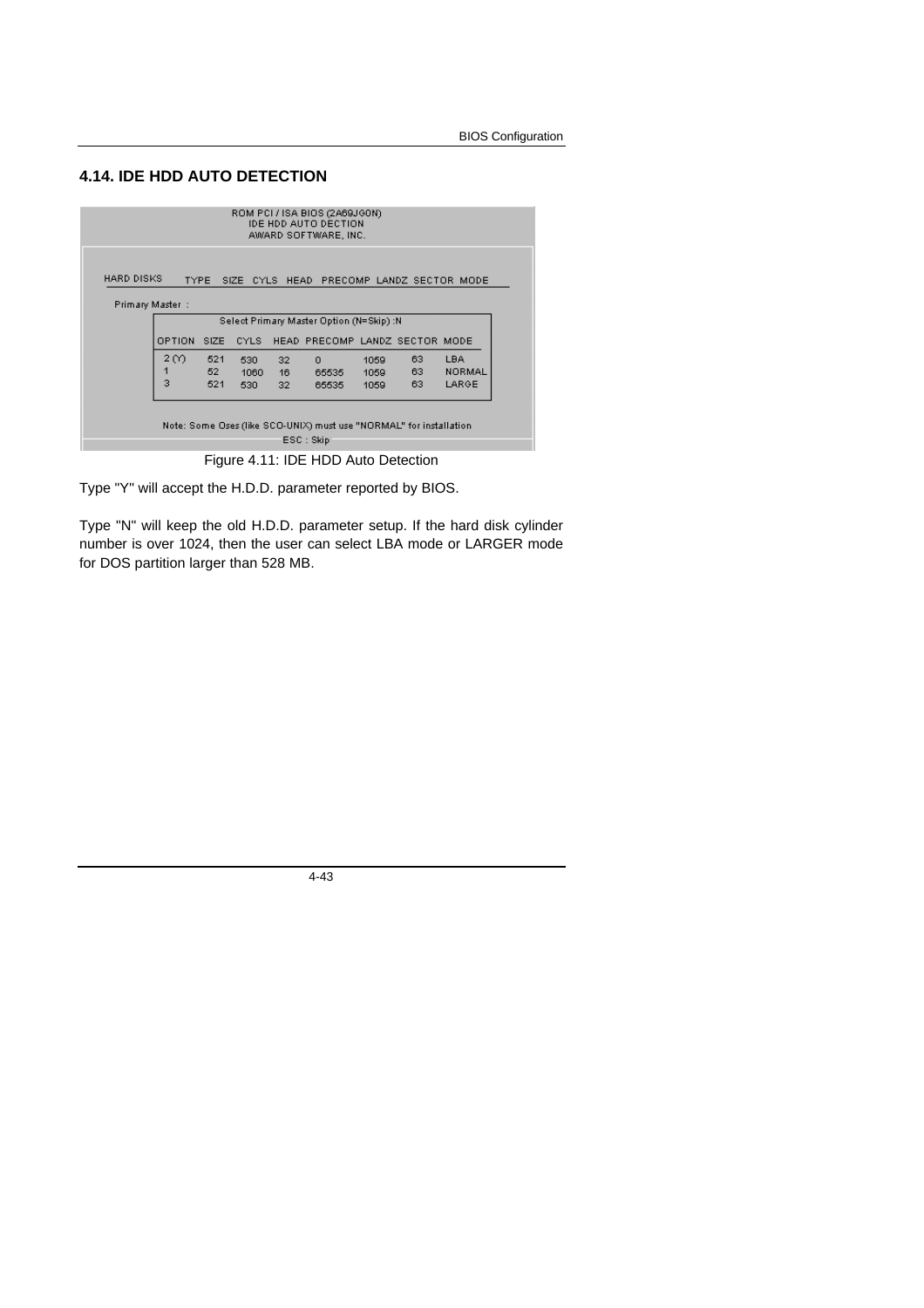| 4.15. SAVE & EXIT SETUP                                                                         |                                                                                   |  |  |
|-------------------------------------------------------------------------------------------------|-----------------------------------------------------------------------------------|--|--|
| RUM PCI/<br><b>AWARD</b>                                                                        | ISA BIOS (2A69JG0E)<br>CMOS SETUP UTILITY<br>SOFTWARE, INC.                       |  |  |
| STANDARD CMOS SETUP<br><b>BIOS FEATURES SETUP</b><br><b>CHIPSET FEATURES SETUP</b>              | INTEGRATED PERIPHERALS<br>SUPERVISOR PASSWORD<br>USER PASSMORD                    |  |  |
| POWER MANAGEMENT SETUP<br><b>PNP/PCI CONFIGURAL</b><br>LOAD BIOS DEFAULT<br>LOAD SETUP DEFAULTS | TDE HDD AUTO DETECTION<br><b>ETUP</b><br>SAVE to CMOS and EXIT (V/N)? ■<br>SAUING |  |  |
| Quit<br>Esc :<br>F10: Save & Exit Setup                                                         | ↑↓ → +   : Select Item<br>(Shift)F2 : Change Color                                |  |  |

Figure 4.12: Save & Exit Setup

Type "Y" will quit the Setup Utility and save the user setup value to RTC CMOS SRAM.

Type "N" will return to Setup Utility.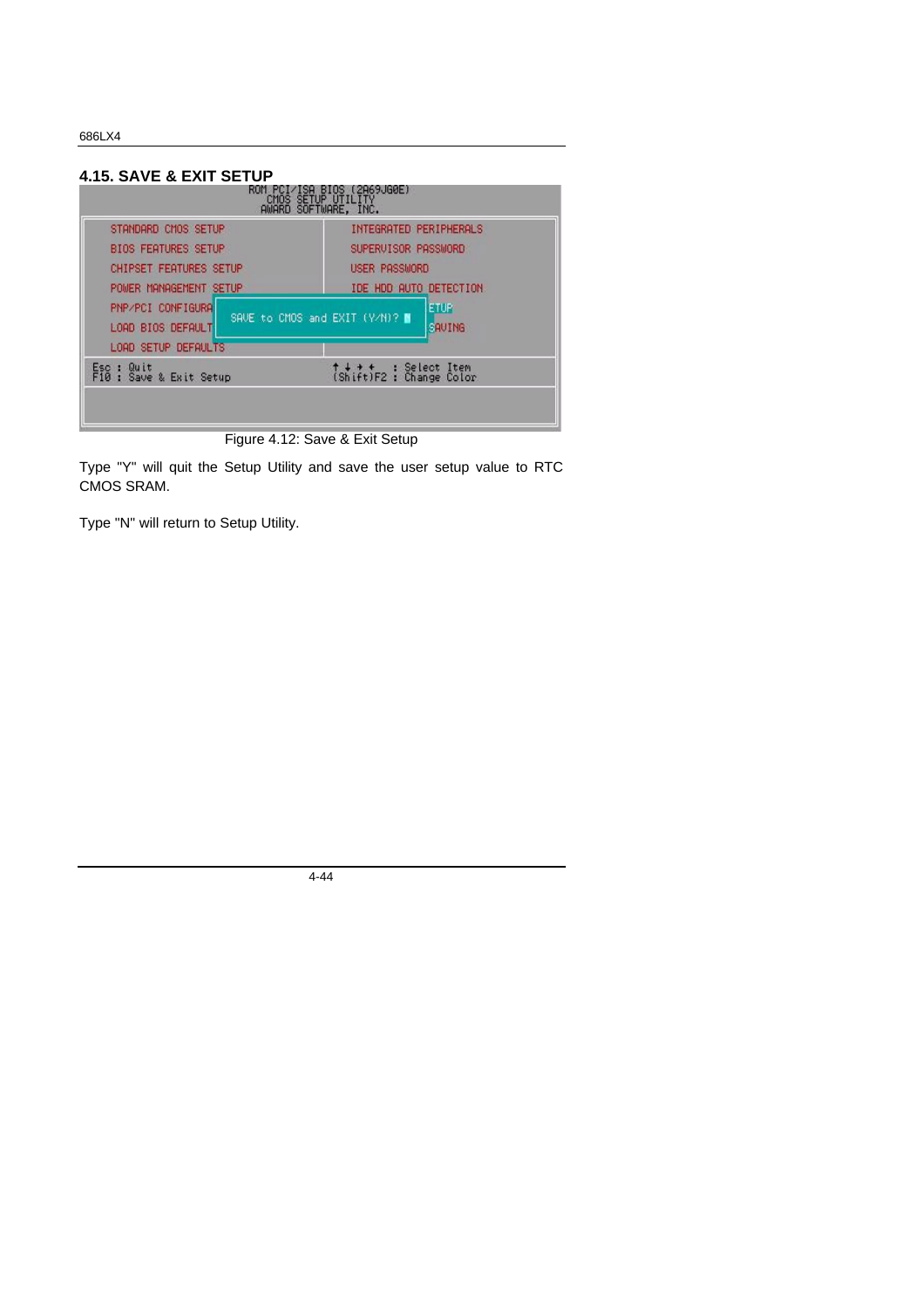### **4.16. EXIT WITHOUT SAVING**



Figure 4.13: Exit Without Saving

Type "Y" will quit the Setup Utility without saving to RTC CMOS SRAM.

Type "N" will return to Setup Utility.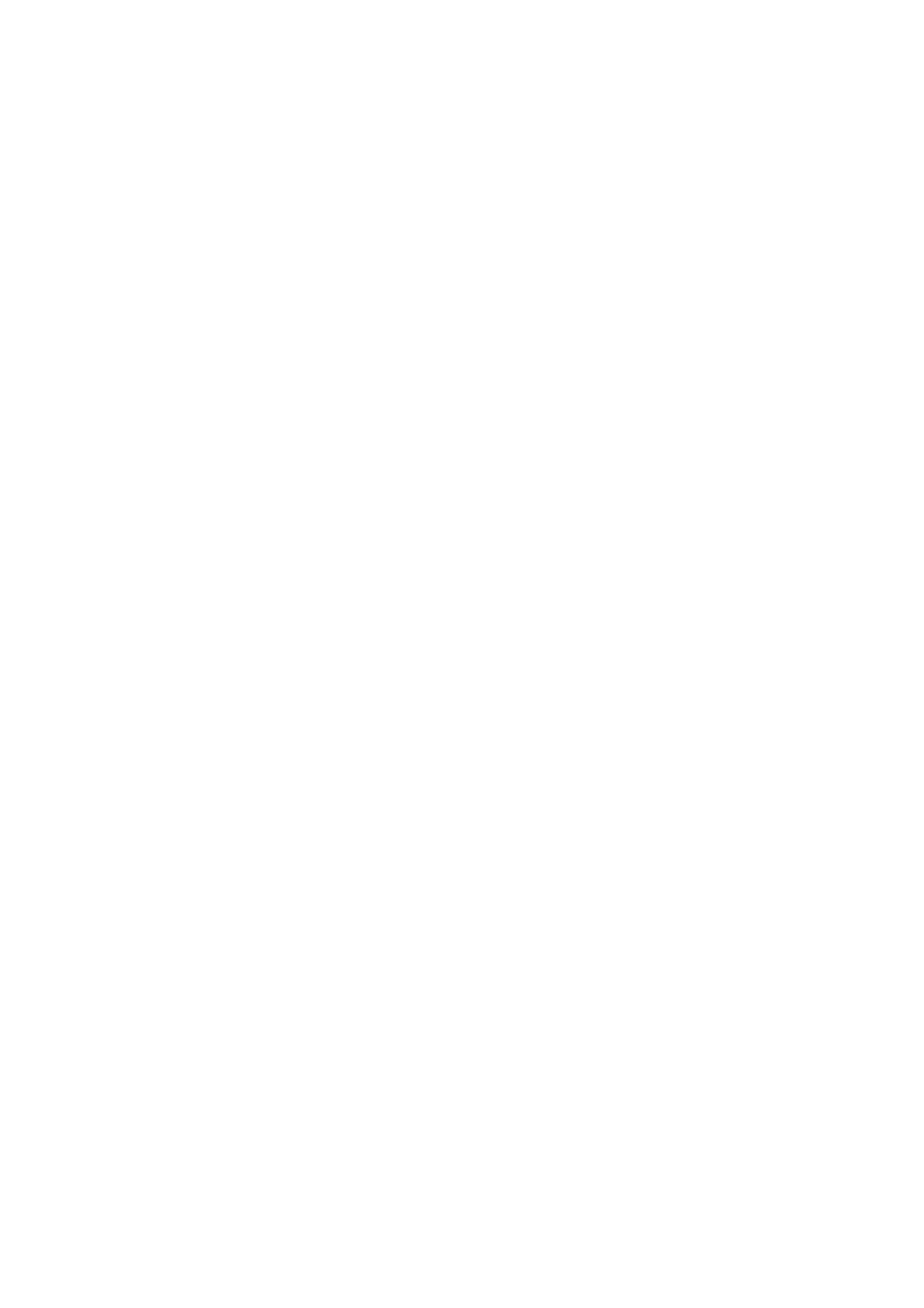

#### **FCC Compliance Statement:**

This equipment has been tested and found to comply with limits for a Class B digital device , pursuant to Part 15 of the FCC rules. These limits are designed to provide reasonable protection against harmful interference in residential installations. This equipment generates, uses, and can radiate radio frequency energy, and if not installed and used in accordance with the instructions, may cause harmful interference to radio communications. However, there is no guarantee that interference will not occur in a particular installation. If this equipment does

cause interference to radio or television equipment reception, which can be determined by turning the equipment off and on, the user is encouraged to try to correct the interference by one or more of the following measures:

-Reorient or relocate the receiving antenna

-Move the equipment away from the receiver

-Plug the equipment into an outlet on a circuit different from that to which the receiver is connected

-Consult the dealer or an experienced radio/television technician for additional suggestions

You are cautioned that any change or modifications to the equipment not expressly approve by the party responsible for compliance could void Your authority to operate such equipment.

This device complies with Part 15 of the FCC Rules. Operation is subjected to the following two conditions 1) this device may not cause harmful interference and 2) this device must accept any interference received, including interference that may cause undesired operation.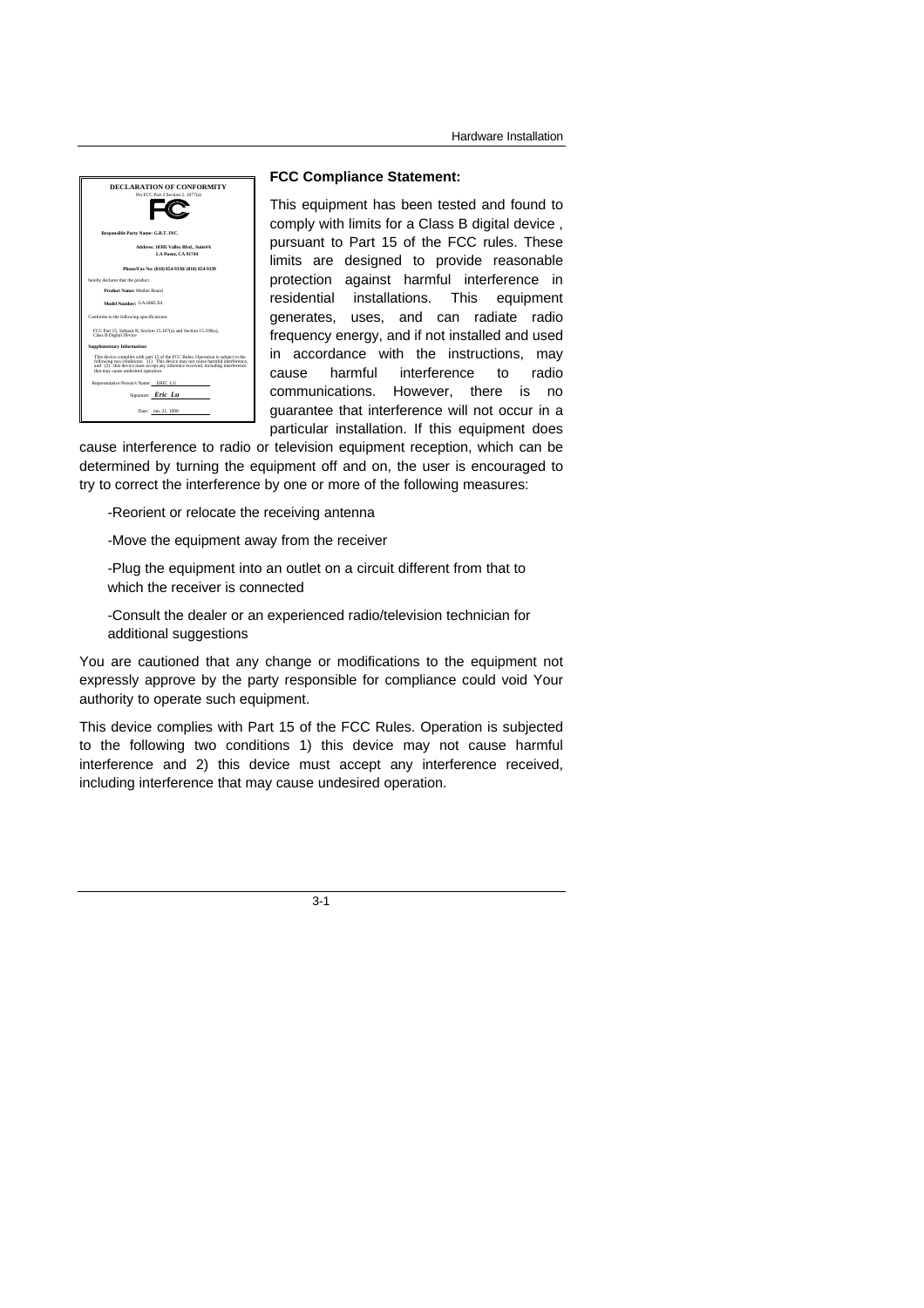# Declaration of Conformity We, Manufacturer/Importer (full address)

# **G.B.T. Technology Träding GMbH Ausschlager Weg 41, 1F, 20537 Hamburg, Germany**

declare that the product ( description of the apparatus, system, installation to which it refers)

# **Mother Board** GA-686LX4

# is in conformity with<br>(reference to the specification under which conformity is declared)<br>in accordance with 89/336 EEC-EMC Directive

| EN 55011                                                                                                                                               | Limits and methods of measurement<br>of radio disturbance characteristics of<br>industrial, scientific and medical (ISM<br>high frequency equipment | EN 61000-3-2*<br>EN60555-2   | Disturbances in supply systems caused<br>by household appliances and similar<br>electrical equipment "Harmonics"            |  |  |  |  |  |  |
|--------------------------------------------------------------------------------------------------------------------------------------------------------|-----------------------------------------------------------------------------------------------------------------------------------------------------|------------------------------|-----------------------------------------------------------------------------------------------------------------------------|--|--|--|--|--|--|
| EN55013                                                                                                                                                | Limits and methods of measurement<br>of radio disturbance characteristics of<br>broadcast receivers and associated<br>equipment                     | EN61000-3-3*<br>EN60555-3    | Disturbances in supply systems caused<br>by household appliances and similar<br>electrical equipment "Voltage fluctuations" |  |  |  |  |  |  |
| EN 55014                                                                                                                                               | Limits and methods of measurement<br>of radio disturbance characteristics of<br>household electrical appliances,                                    | $\boxtimes$ EN 50081-1       | Generic emission standard Part 1:<br>Residual, commercial and light industry                                                |  |  |  |  |  |  |
|                                                                                                                                                        | portable tools and similar electrical<br>apparatus                                                                                                  | ⊠ EN 50082-1                 | Generic immunity standard Part 1:<br>Residual, commercial and light industry                                                |  |  |  |  |  |  |
| EN 55015                                                                                                                                               | Limits and methods of measurement<br>of radio disturbance characteristics of<br>fluorescent lamps and luminaries                                    | EN 55081-2                   | Generic emission standard Part 2:<br>Industrial environment                                                                 |  |  |  |  |  |  |
| EN 55020                                                                                                                                               | Immunity from radio interference of<br>broadcast receivers and associated<br>equipment                                                              | EN 55082-2                   | Generic immunity standard Part 2:<br>Industrial environment                                                                 |  |  |  |  |  |  |
| ⊠ EN 55022                                                                                                                                             | Limits and methods of measurement<br>of radio disturbance characteristics of<br>information technology equipment                                    | <b>ENV 55104</b>             | Immunity requirements for household<br>appliances tools and similar apparatus                                               |  |  |  |  |  |  |
| <b>DIN VDE 0855</b><br>part 10<br>part 12                                                                                                              | Cabled distribution systems; Equipment<br>for receiving and/or distribution from<br>sound and television signals                                    | EN 50091-2                   | EMC requirements for uninterruptible<br>power systems (UPS)                                                                 |  |  |  |  |  |  |
| <b>CE</b> marking                                                                                                                                      |                                                                                                                                                     | CE.<br>C conformity marking) |                                                                                                                             |  |  |  |  |  |  |
| The manufacturer also declares the conformity of above mentioned product<br>with the actual required safety standards in accordance with LVD 73/23 EEC |                                                                                                                                                     |                              |                                                                                                                             |  |  |  |  |  |  |
| EN 60065                                                                                                                                               | Safety requirements for mains operated<br>electronic and related apparatus for<br>household and similar general use                                 | EN 60950                     | Safety for information technology equipment<br>including electrical business equipment                                      |  |  |  |  |  |  |
| EN 60335                                                                                                                                               | Safety of household and similar<br>electrical appliances                                                                                            | EN 50091-1                   | General and Safety requirements for<br>uninterruptible power systems (UPS)                                                  |  |  |  |  |  |  |
| Manufacturer/Importer                                                                                                                                  |                                                                                                                                                     |                              |                                                                                                                             |  |  |  |  |  |  |
|                                                                                                                                                        |                                                                                                                                                     |                              | Rex Lin<br>Signature                                                                                                        |  |  |  |  |  |  |
|                                                                                                                                                        | (Stamp)                                                                                                                                             | Date:<br>Jan. 21, 1998       | Rex Lin<br>Name                                                                                                             |  |  |  |  |  |  |